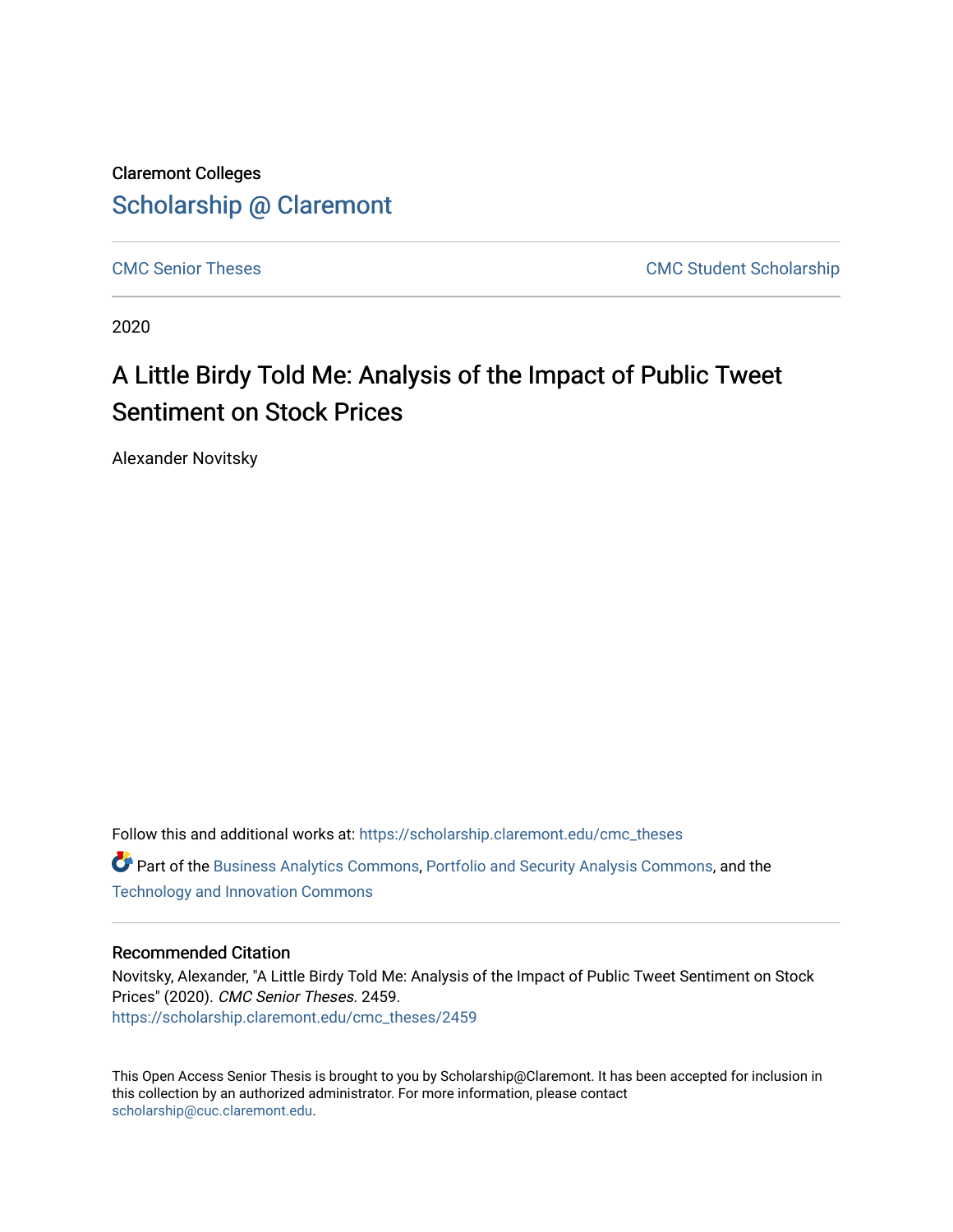Claremont McKenna College

# A Little Birdy Told Me Analysis of the Impact of Public Tweet Sentiment on Stock Prices

Submitted to Professor Yaron Raviv and Professor Michael Izbicki

By Alexander Lisle David Novitsky

For Bachelor of Arts in Economics Semester 2, 2020 May 11, 2020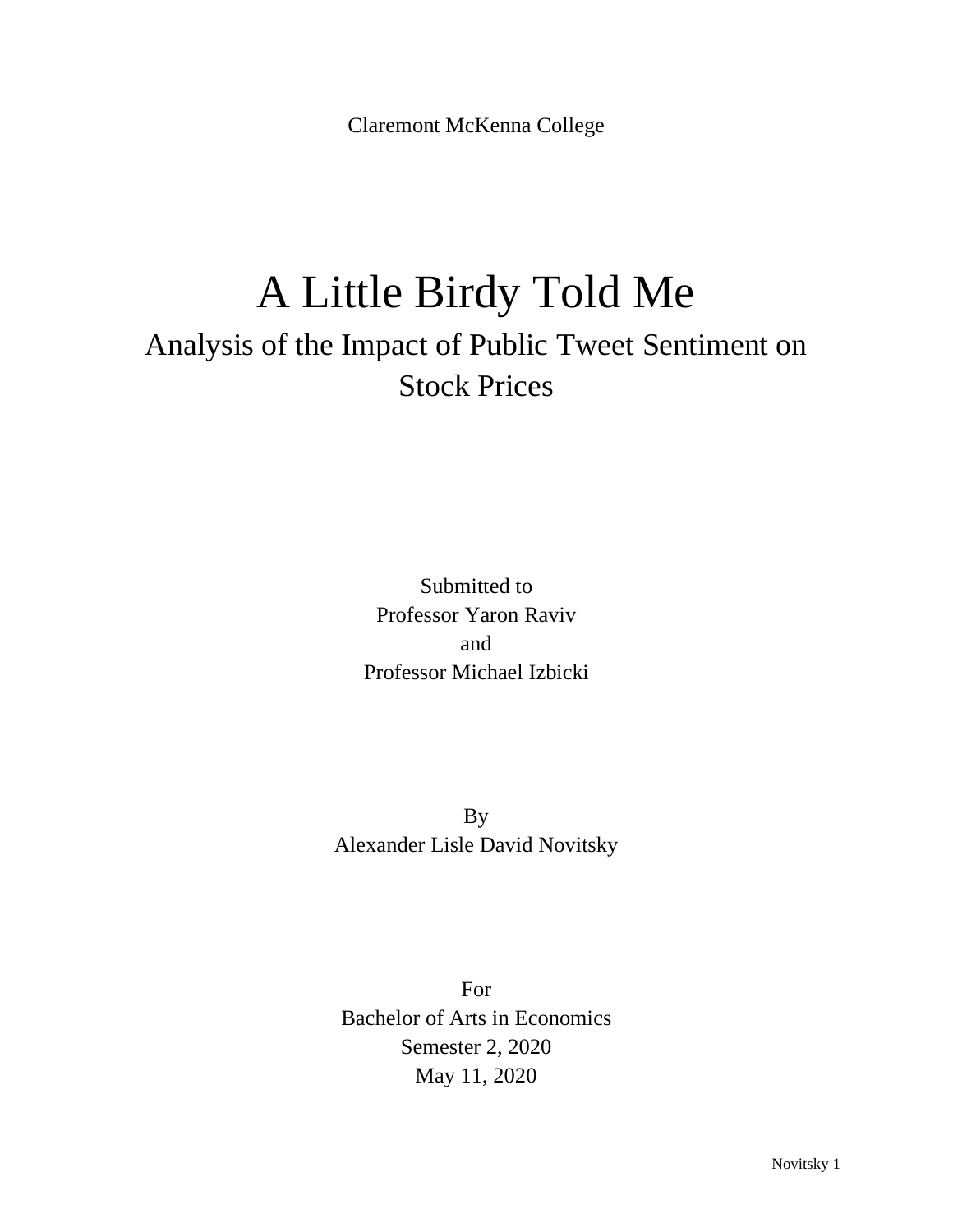## <span id="page-2-0"></span>Abstract

The combination of the advent of the internet in 1983 with the Securities and Exchange Commission's ruling allowing firms the use of social media for public disclosures merged to create a wealth of user data that traders could quickly capitalize on to improve their own predictive stock return models. This thesis analyzes some of the impact that this new data may have on stock return models by comparing a model that uses the Index Price and Yesterday's Stock Return to one that includes those two factors as well as average tweet Polarity and Subjectivity. This analysis is done with ten different large, public firms on the NASDAQ and NYSE. Our results suggest that models that implement the Twitter data perform slightly better than their classical counterparts.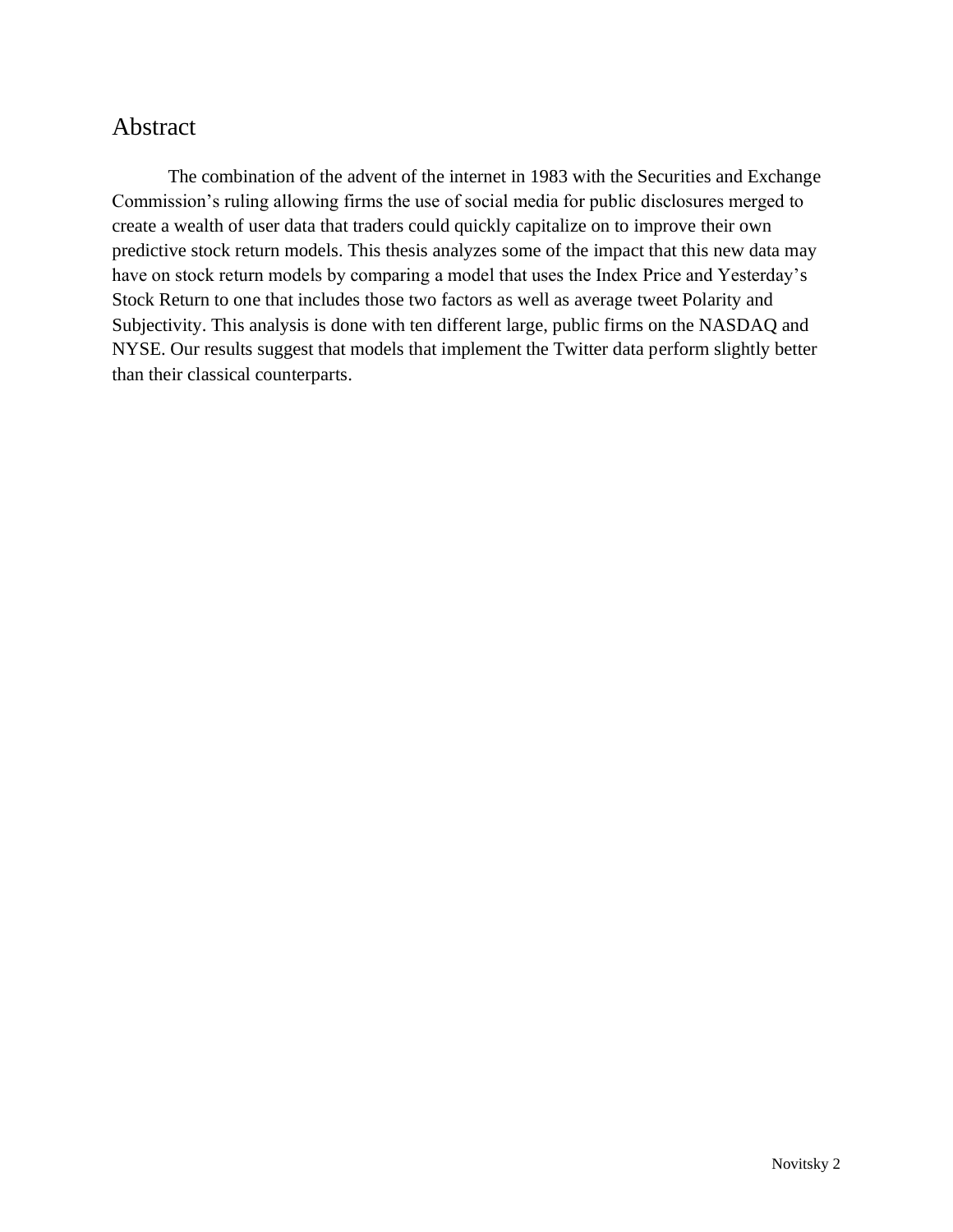## **Table of Contents**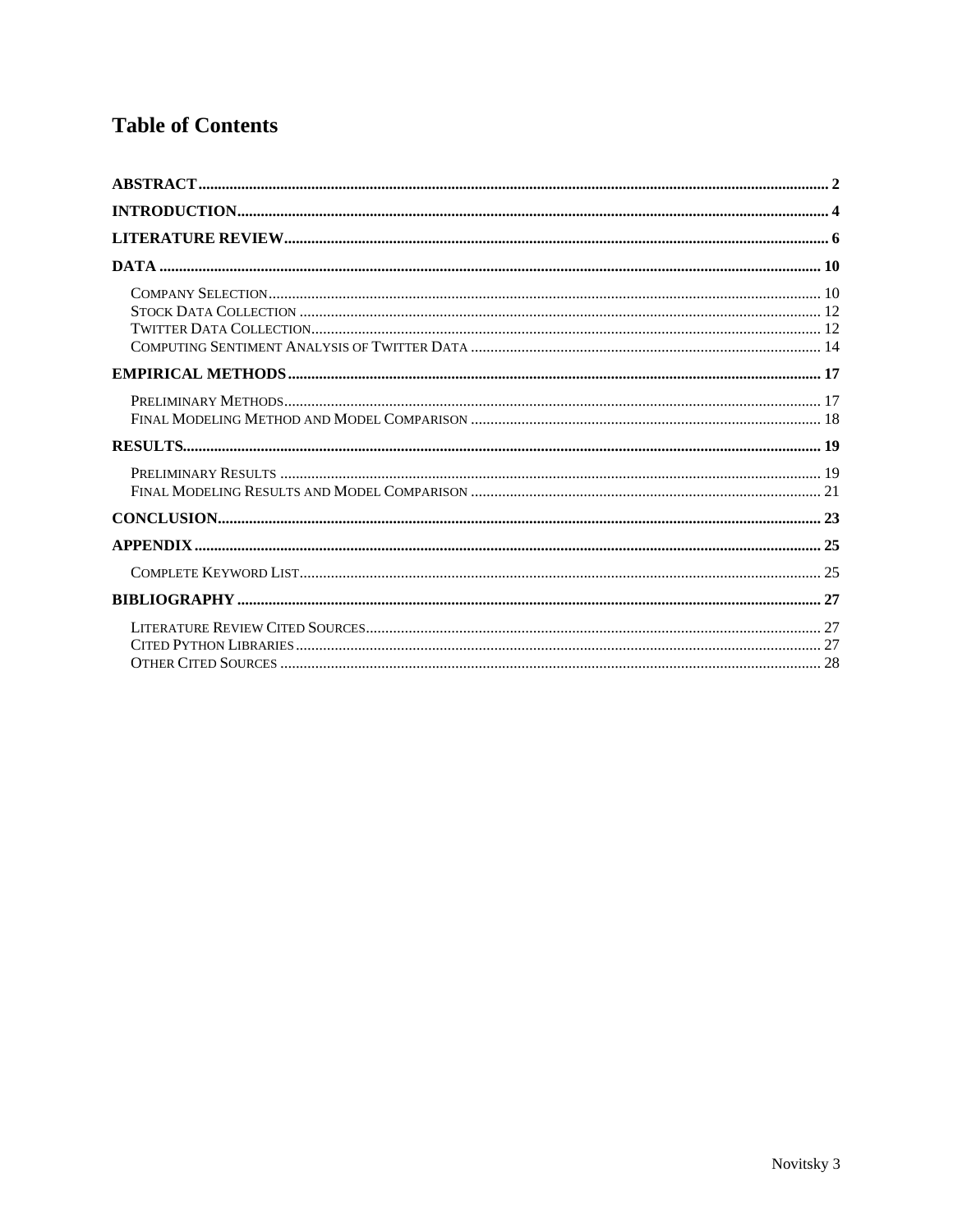## <span id="page-4-0"></span>Introduction

Throughout the history of financial markets, people trading stocks and other financial instruments have used any tool deemed necessary to better their own returns. With the development of the internet, the majority of information is available with the click of a few buttons. In recent years, traders have realized that this information can be used for their own benefit. In 2013, the United States Securities and Exchange Commission (SEC) announced that companies could use Twitter, Facebook and other public social media pages for public disclosure announcements.<sup>1</sup> Instantly, the use of Twitter data by traders skyrocketed. In 2015, Bloomberg, the creator and owner of the gold standard for information used in trading, "signed a long-term data agreement with Twitter that will further enhance financially relevant information found on the social media platform for users" of the Bloomberg terminal.<sup>2</sup> As a result, Twitter-informed financial decisions became an integral part of every advanced trader and trading firm's arsenal of tools.

While this information is now easily available, how to actually implement it into a successful trading strategy is more challenging. There are many aspects to this new information: volume of tweets, sentiment of the general population, location data for each tweet specifically (if allowed), connections to other twitter users, number of comments on a particular tweet - the list goes on. Since we aim to address the relationship between average public sentiment of tweets and stock returns, the majority of our research followed this particular avenue. First, we prove that social media data, with Twitter data specifically, can be used to increase an individual's returns. Furthermore, we explore which indicators may assist a trading strategy and suggest that aggregate volume of tweets and the sentiment of tweets provide the most insight. This led to the specific exploration of the impact of the sentiment of the masses on a select few company's stock prices.

Namely, we examine ten profitable companies from the NASDAQ and NYSE by regressing their stock prices against the average daily sentiment of tweets pertaining to each firm specifically. Because of the research conducted before performing the tests, we hypothesized that models including the sentiment of the tweets would perform statistically significantly better than those without. However, due to small sample sizes, we expected the significance to be weak.

While our findings were not statistically significant, they suggested that there was an effect that is consistent with literature in the area. We found that both Polarity and Subjectivity, the two components of sentiment we were analyzing, had a statistically significant impact on stock prices when analyzed alone and, while not statistically significant themselves, improved

<sup>2</sup> "Press Announcement - Bloomberg and Twitter Sign Data Licensing Agreement." *Bloomberg.com*, Bloomberg, 16 Sept. 2015, www.bloomberg.com/company/press/bloomberg-and-twitter-sign-data-licensing-agreement/.

<sup>1</sup> De La Merced, Michael J. "S.E.C. Sets Rules for Disclosures Using Social Media." *The New York Times,* The New York Times, 2 Apr. 2013, dealbook.nytimes.com/2013/04/02/s-e-c-clears-social-media-for-corporateannouncements/.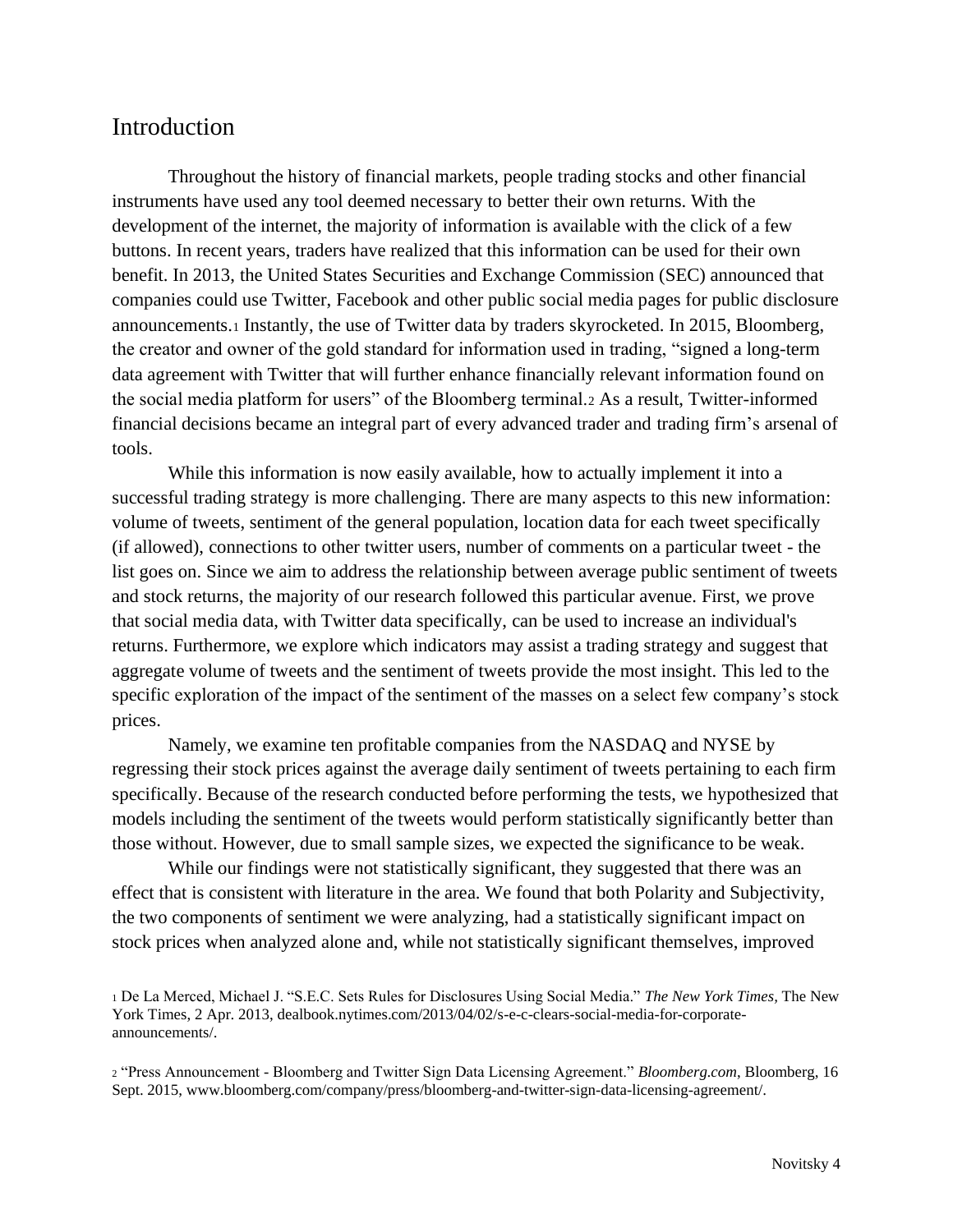models that accounted for the index price and yesterday's stock price. These results supported our hypothesis of a small improvement when using Polarity and Subjectivity as well as our controls but offers a strong foundation for future work in this domain.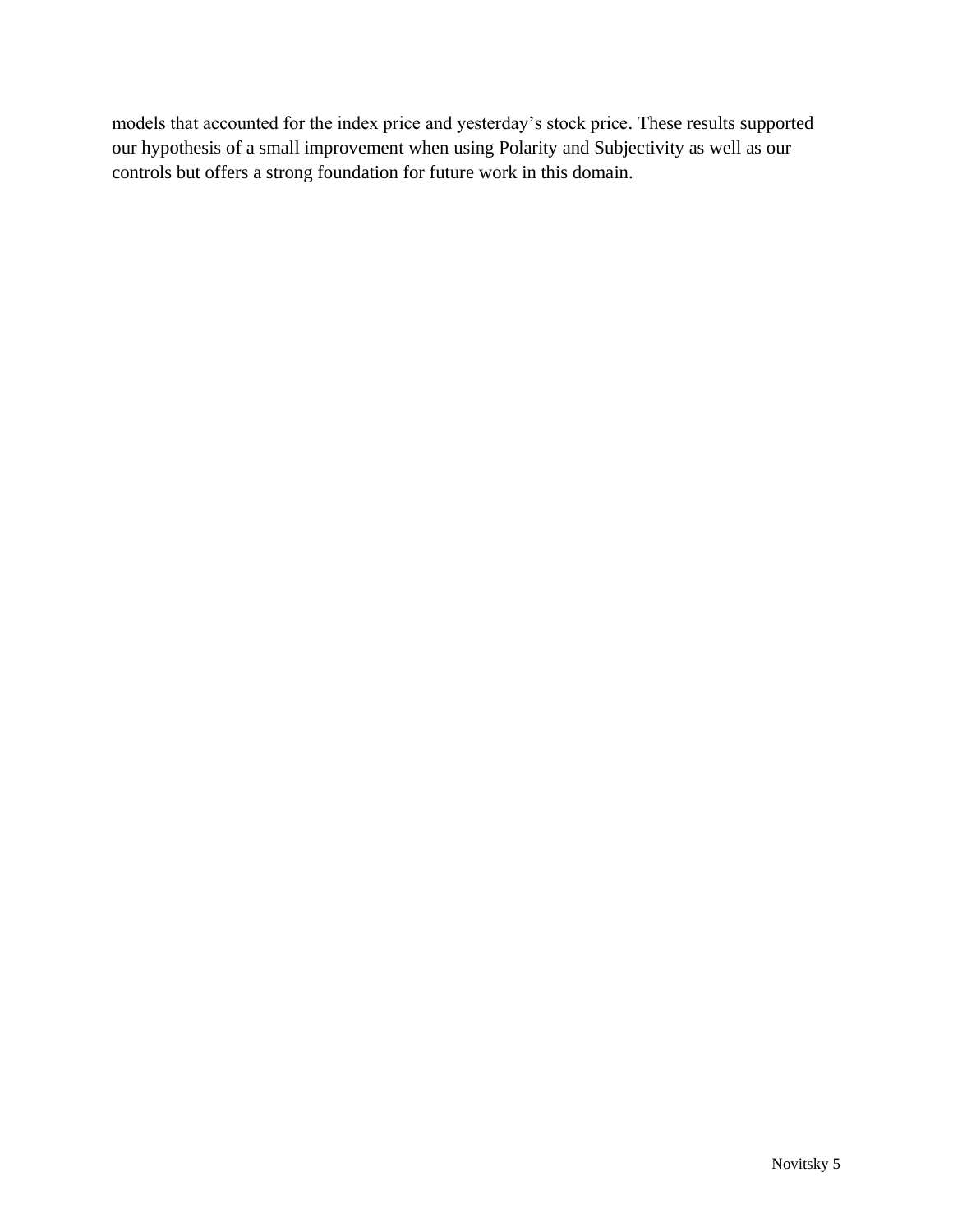## <span id="page-6-0"></span>Literature Review

With the advent of the internet, the financially lucrative topic of statistically significant stock return predictors was gifted a vast, new field of previously nonexistent information. Now, in real time, investors could see the impact of news articles on the public's opinion of companies that were actively traded on markets around the world. Because these financial markets supposedly echoed public sentiment, financial traders had the opportunity to capitalize on discrepancies between the public's opinions of companies and yet-to-change stock prices. However, exactly *how* data from the internet is best used as a predictor of stock price variations is a critical important question. The two most common uses of internet data with respect to financial markets are the volume and sentiment measures. However, because this thesis explores sentiment-related stock price and return predictors, the related literature read focused on this type of data analysis throughout our review.

Hu and Tripathi compared the impact of two relatively new internet-based forms of media on financial markets. They drew data from two independent sources: a social media website titled HotCopper and Google Finance's news media. Because they focused on 46 companies on the Australian exchange, their data was specifically culled to have bearing on those companies. Using a web scraper, the authors were able to build a repository of over 40,000 posts from HotCopper. Using a specific data mining process, each post was classified as "bullish" or "bearish" to determine its sentiment towards the company of interest in the post. They found that investors/posters were more likely to post about "bullish" sentiment, which is consistent with other related literature (Boehme et al., 2009). Hu and Tripathi specific articles from Google Finance were chosen based on the stock tickers relating to the article. Using the same data mining program, each of these articles was given a "bullish" or "bearish" sentiment to remain consistent with their social media evaluations. For both mediums, "bullishness" and "agreement" scores were then computed for each company every day. The "bullishness" measure is essentially the difference in "bullish" and "bearish" posts normalized by the total number of posts that day. The "agreement" measure fell between zero and one, zero indicating that the opinions towards a specific company on the given day were very split and one implying strong agreement of the sentiment of the posts.

Hu and Tripathi performed three regressions. The first two were regressions of these "bullish" and "agreement" variables for social media and news media, in respective regressions, on the raw stock return of the specific company with a three-day hold time (effectively a threeday lag). In both, they held constant the log of the market capitalization of the firm, the log of the overall stock index, and the company's stock return with a one-day lag. Their third regression included all four "bullishness" and "bearishness" independent variables, holding the same three factors constant. They found that the sentiment, or "bullishness" measure, had the strongest explanatory power for both social media *and* news media. Their results also suggested that the "bullishness" found on HotCopper, their social media site, had a *much* stronger explanatory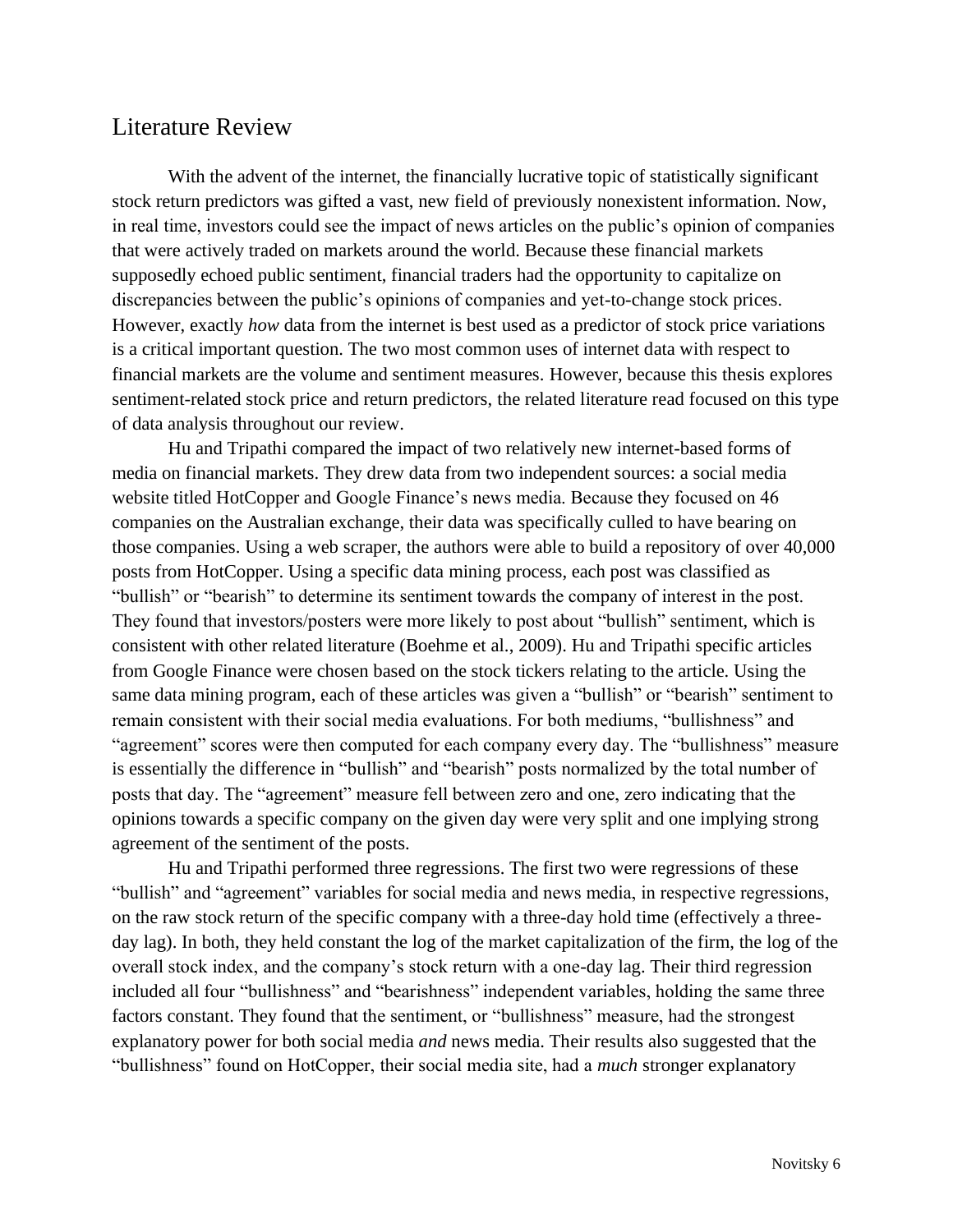power for a longer duration, suggesting that the sentiments found on social media have a stronger and more lasting impact on stock returns than news media sentiment.

 Studies such as Hu and Tripathi's demonstrate that there *is* value to using social media as an additional tool for an investing strategy. Historically, news has been one of the strongest predictors of stock return moves outside of company-related factors. Hu and Tripathi's study suggest that, with the advent of the internet, news' explanatory power may have been eclipsed. Their way of defining the sentiment of the posts and news articles is very interesting, and we will consider a similar approach when designing the methodology of our paper.

 Now that the relevance of internet-related variables as an explanatory tool for stock returns has been established, there is the important question of what *type* of variable has the most significant explanatory power. The most commonly explored variables are aggregate search engine inquiries of a company and social media references to it. The Bank of England apparently sees the value in the number of searches relating to economic factors, as they have started using the sum of the number of Google searches of terms such as "mortgage," "unemployed," and "jobseekers allowance" as proxies for England's general economic conditions.<sup>3</sup>

 Nguyen et. al. (2019) looked at the level of Google searches on companies in five emerging markets (Indonesia, Malaysia, Philippines, Thailand, and Vietnam) and the explanatory power of these searches for companies within these countries. Specifically, they were interested in exploring a new amount of searches term to Fama and French's 2015 five-factor assert pricing model in an attempt to improve its accuracy. However, they found a significant negative correlation between the level of searches and stock returns of companies within these countries. Nguyen et. al. suggest that investors might be more sensitive to bad news than good and, the level of searches is actually higher when negative returns are expected. This agrees with the neuropsychological concept of loss aversion, where individuals are *much* more sensitive to a loss than an equivalent gain.<sup>4</sup> As a result, investors may tend to scour the internet for information about their investments when they are worried about incurring significant losses, but do not necessarily react the same way when they may stand to gain the same amount.

 The second important new explanatory variable for stock returns is social media and its interaction with financial markets. Since we focus on Twitter, the related literature also focuses on this specific type of social media. Stephen Langdon (2014) attempted to correlate the average sentiment of a random sample of posts on Twitter on a given day with the percentage change in the value of America's three largest stock exchanges (the Standard and Poor's 500, the Dow Jones Industrial Average, and the NASDAQ) (Langdon, 2014). First, he gathered 12,000 random posts on Twitter on specific days. Next, he compared the content of these posts with a specific list of words to assign a sentiment to each post. Langdon (2014) does not mention for how many days he collected data, and only suggests that many more days would have improved the strength

3 O'Grady, Sean. "How Google Can Tell the Bank of England What to Do Next." *Belfast Telegraph Digital*, BelfastTelegraph.co.uk, 13 June 2011, www.belfasttelegraph.co.uk/business/technology/article16011174.ece. 4 Fox, Craig R., Russell A. Poldrack, Sabrina M. Tom, and Christopher Trepel. "The Neural Basis of Loss Aversion in Decision-Making Under Risk." *Science,* vol. 315, is. 5811, Jan 2007, pg. 515-518, DOI: 10.1126/science.1134239.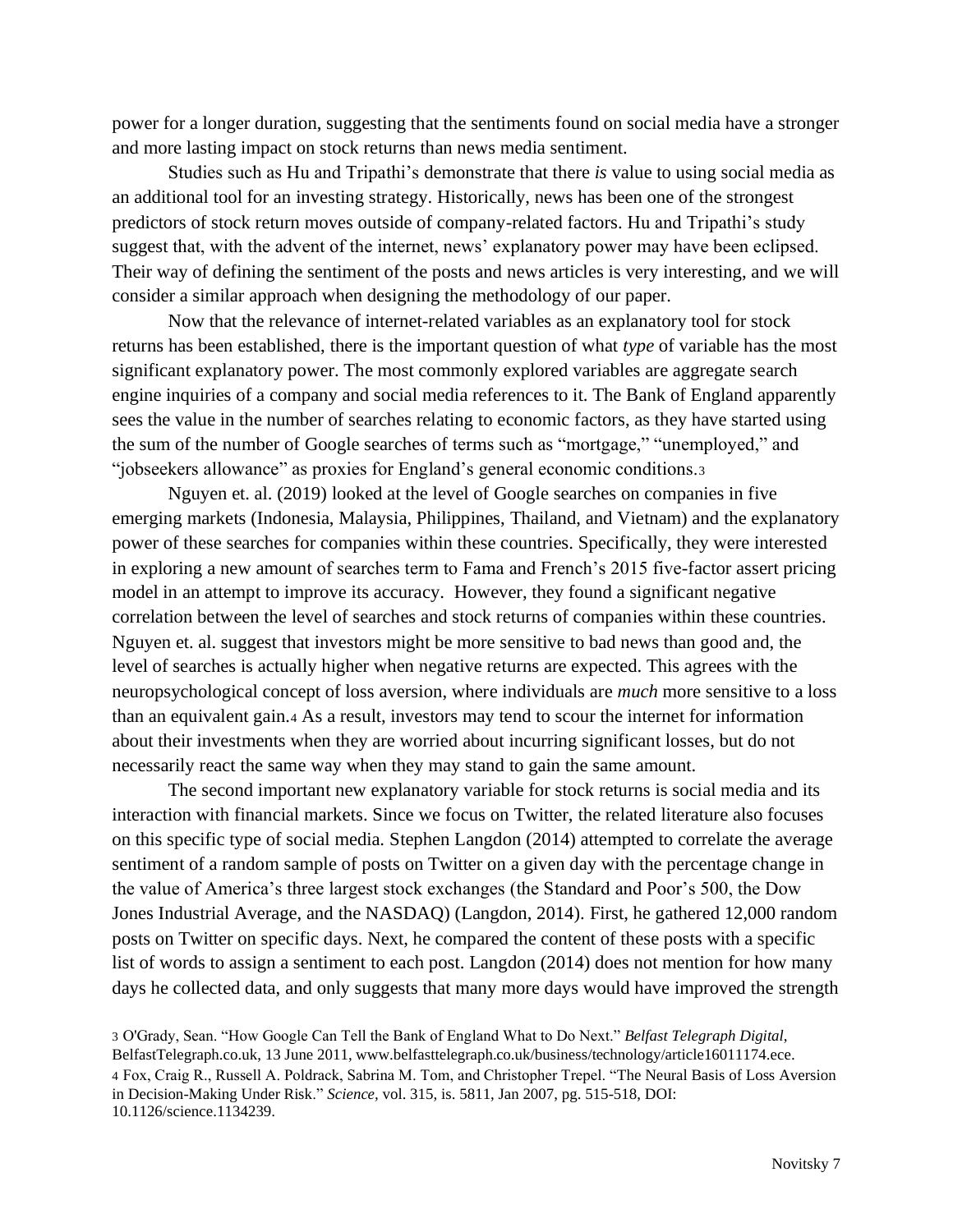of his results. Finally, the total sentiment on a day is regressed on the percentage change of the aforementioned exchanges on that specific day. Langdon (2014) states that his results were inconclusive, and that more work into this field must be done.

 Langdon's (2014) attempt was helpful to our thesis. His attempt at a similar topic lays the first few stones on this path. It is important to note that this thesis is six years old, meaning that many of the data gathering tools that Twitter offered were much more rudimentary than now. Also, he looked at the relationship between a random sample of posts on Twitter and the change of the entire index, which is a very different study than our proposal.

 Aleksovski et. al. (2015) tackled almost the exact idea. The authors hypothesize that they "can find the interests, concerns, and intentions of the global population with respect to various economic, political, and cultural phenomena"<sup>5</sup> by analyzing the content of the Internet. As a result, Aleksovski et. al. concentrated on the relationship between Twitter and financial markets, specifically focusing on the volume and sentiment of Twitter posts regarding about 30 of the largest companies on the Dow Jones Industrial Average exchange.

The authors compiled posts relating the above-mentioned companies that spanned a 15 month period for their independent variable. A sentiment for each post was assigned using a complex data mining program that was trained on a database of 100,000 tweets that experts had labeled as "negative," "neutral," or "positive." Their final dataset consisted of over 1.5 million sentiment values spanning 15 months, suggesting a robust set of time-series data. For their dependent variable, they used daily stock returns of these companies and normalized the returns against the day preceding.

Initially, they began exploring the data using the Pearson causality test to test for linear dependency between a normalized daily version of subjectivity and the normalized returns of the company for that day. They find that there is a small relationship for many companies, which agrees with the findings of Bollen et. al. (2011). Next, they performed a Granger causality test to investigate the predictive powers that Twitter sentiment and stock prices have on each other. To do this, the authors used sentiment versus relative price returns and volume of tweets versus absolute price returns. They found that sentiment is not helpful in predicting relative returns, but volume of tweets is sometimes helpful when predicting price volatility (Aleksovski et. al. Table 3, 2015). This second conclusion is very interesting, as they were the first to find this specific correlation in regard to individual stocks. Finally, they performed a true event study with differing estimation windows, exploring the relationship between the activity and sentiment of the posts in their dataset with periods of abnormal returns for their specific companies. To study these "events," the company's returns were normalized against the movements of the entire index. After performing this study, they concluded that there is a strong connection between the tweets and events, finding that even with a ten-day lag, the sentiment measure's effect was often significant at the 1% level.

<sup>5</sup> Aleksovski, Darko, Guido Caldarelli, Miha Grčar, Igor Mozetič, and Gabriele Ranco. "The Effects of Twitter Sentiment on Stock Price Returns." *PLos ONE* 10(9): e0138441, Sept. 2015, https://doi.org/10.1371/journal.pone.0138441.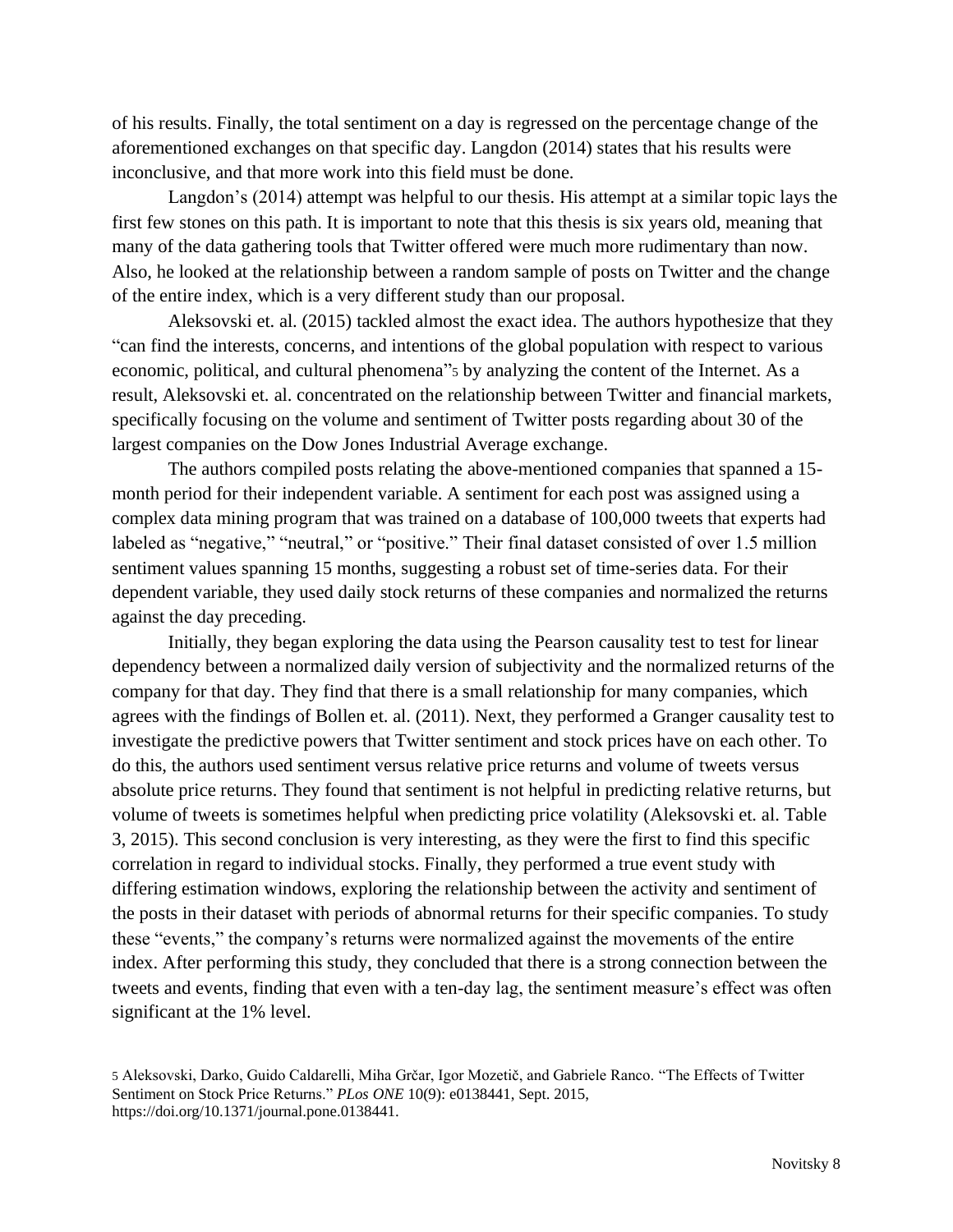Aleksovski et. al.'s study provides insight into the relationship between Twitter sentiment and stock returns. Processes used in their study were used to guide the construction of this thesis. We anticipated that we would generate similar results that were less statistically significant.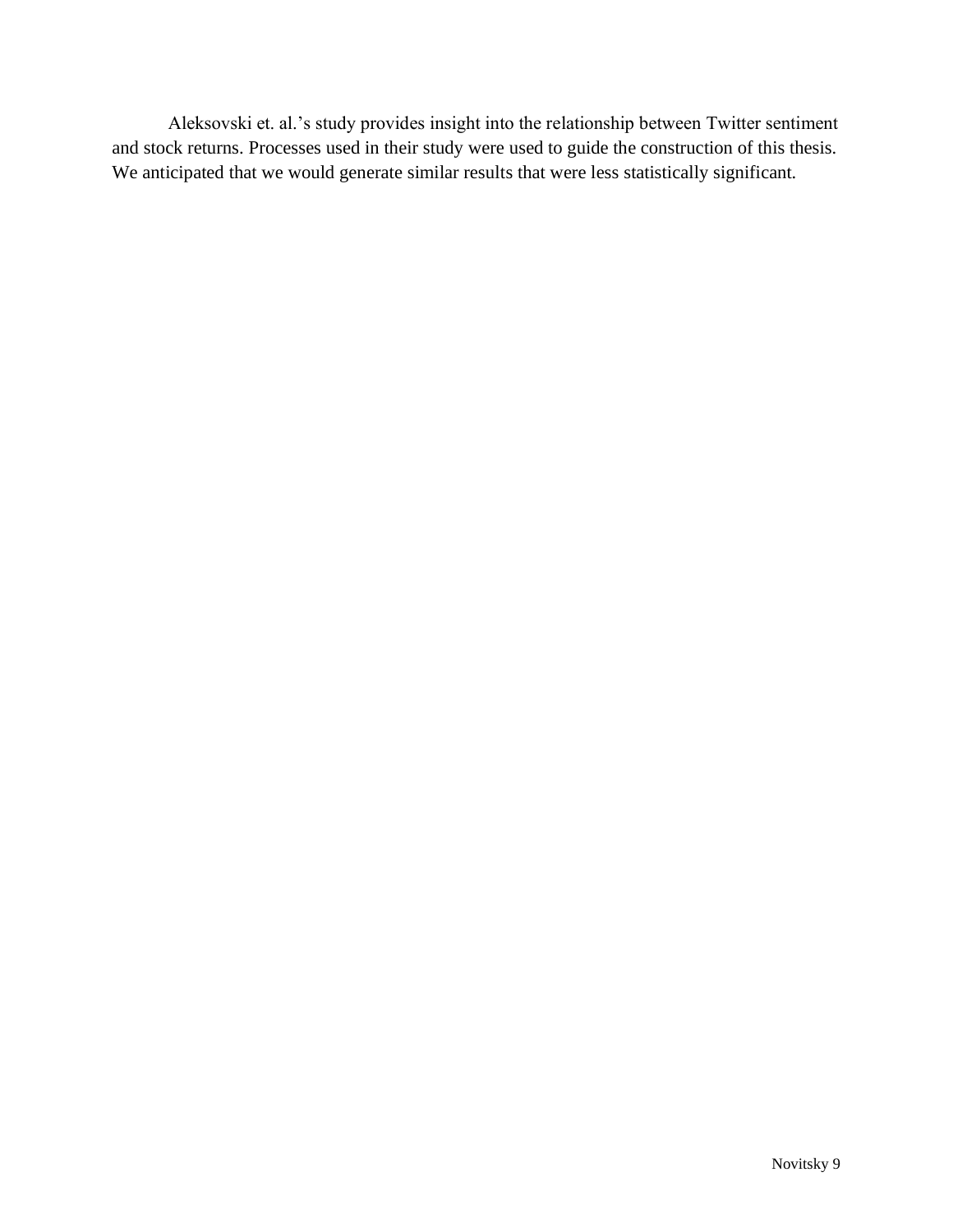#### <span id="page-10-0"></span>Data

#### <span id="page-10-1"></span>Company Selection

An important consideration was selecting which companies to explore with the Twitter data. Since the literature usually focuses on some of the most-traded firms of whichever index is being explored, we followed this model. To keep the data to a manageable size, we chose to include ten large firms. We chose large firms because we are looking at average public sentiment and assumed that larger firms would have a more robust number of tweets and, in turn, the average subjectivity would be more telling. We hypothesize that if the same analysis was performed with smaller firms, Polarity and Subjectivity would have stronger statistical significance. To pick the firms, we began by looking at the companies with the largest trade volume per day on the NASDAQ exchange. Image 1 is that list from March 4, 2020.<sup>6</sup>

| Symbol       | Company                            | Last   | Chng.     | % Chng.   | Volume  | <b>S</b> Traded |
|--------------|------------------------------------|--------|-----------|-----------|---------|-----------------|
| <b>INO</b>   | Inovio Pharmaceuticals Inc.        | 8.03   | $+0.58$   | $+7.72%$  | 142.16M | 1.14B           |
| <b>BIOC</b>  | Biocept Inc.                       | 0.57   | $+0.16$   | $+38.48%$ | 93.74M  | 52.96M          |
| AMD          | Advanced Micro Devices Inc.        | 50.11  | $+3.36$   | $+7.19%$  | 93.31M  | 4.68B           |
| 000          | Invesco QQQ Trust Series I         | 218.22 | $+8.74$   | $+4.17%$  | 73.09M  | 15.95B          |
| <b>HTBX</b>  | <b>Heat Biologics Inc.</b>         | 0.82   | $+0.22$   | +35.92%   | 68.25M  | 55.97M          |
| <b>SQQQ</b>  | ProShares UltraPro Short QQQ       | 19.33  | $-2.75$   | $-12.45%$ | 63.99M  | 1.24B           |
| AAPL         | Apple Inc.                         | 302.74 | $+13.42$  | $+4.64%$  | 54.79M  | 16.59B          |
| <b>MSFT</b>  | Microsoft Corp.                    | 170.55 | $+6.04$   | $+3.67%$  | 49.81M  | 8.50B           |
| <b>TRNX</b>  | Taronis Technologies Inc.          | 0.35   | $+0.14$   | $+66.62%$ | 49.68M  | 17.38M          |
| <b>CZR</b>   | Caesars Entertainment Corp.        | 11.95  | $-0.03$   | $-0.21%$  | 49.18M  | 587.46M         |
| AAL          | American Airlines Group Inc.       | 18.53  | $+0.68$   | $+3.81%$  | 44.36M  | 822.03M         |
| <b>TQQQ</b>  | ProShares UltraPro QQQ             | 88.89  | $+9.62$   | $+12.14%$ | 39.48M  | 3.51B           |
| <b>VISL</b>  | Vislink Technologies Inc.          | 0.22   | $-0.03$   | $-11.16%$ | 32.95M  | 7.08M           |
| <b>CSCO</b>  | Cisco Systems Inc.                 | 41.39  | $+1.35$   | $+3.37%$  | 30.02M  | 1.24B           |
| <b>TOPS</b>  | TOP Ships Inc.                     | 0.26   | $-0.01$   | $-3.70%$  | 29.73M  | 7.73M           |
| <b>INTC</b>  | Intel Corp.                        | 58.68  | $+2.71$   | $+4.84%$  | 29.22M  | 1.71B           |
| MU           | Micron Technology Inc.             | 55.29  | $+3.49$   | $+6.74%$  | 28.22M  | 1.56B           |
| <b>ZSAN</b>  | Zosano Pharma Corp.                | 0.88   | $+0.0043$ | $+0.49%$  | 26.85M  | 23.63M          |
| <b>CMCSA</b> | Comcast Corp. CIA                  | 42.50  | $+1.06$   | $+2.56%$  | 25.00M  | 1.06B           |
| <b>GILD</b>  | Gilead Sciences Inc.               | 76.01  | $+1.80$   | $+2.43%$  | 23.74M  | 1.80B           |
| <b>TLT</b>   | iShares 20+ Year Treasury Bond ETF | 154.67 | $-1.66$   | $-1.06%$  | 23.46M  | 3.63B           |
| <b>FB</b>    | Facebook Inc. CIA                  | 191.76 | $+5.87$   | $+3.16%$  | 23.06M  | 4.42B           |
| <b>SIRI</b>  | Sirius XM Holdings Inc.            | 6.65   | $+0.17$   | $+2.62%$  | 22.91M  | 152.36M         |
| <b>TTNP</b>  | <b>Titan Pharmaceuticals Inc.</b>  | 0.30   | $-0.01$   | $-4.41%$  | 22.74M  | 6.86M           |
| <b>JD</b>    | JD.com Inc. ADR                    | 43.91  | $+2.45$   | $+5.91%$  | 22.14M  | 972.32M         |
|              |                                    |        |           |           |         |                 |

#### Image 1: NASDAQ Most Active on March 4

Since we were looking for up to ten companies to keep the data a manageable size, we needed to narrow this list down. First, any companies that are newer than the beginning of our

NASDAO Most Active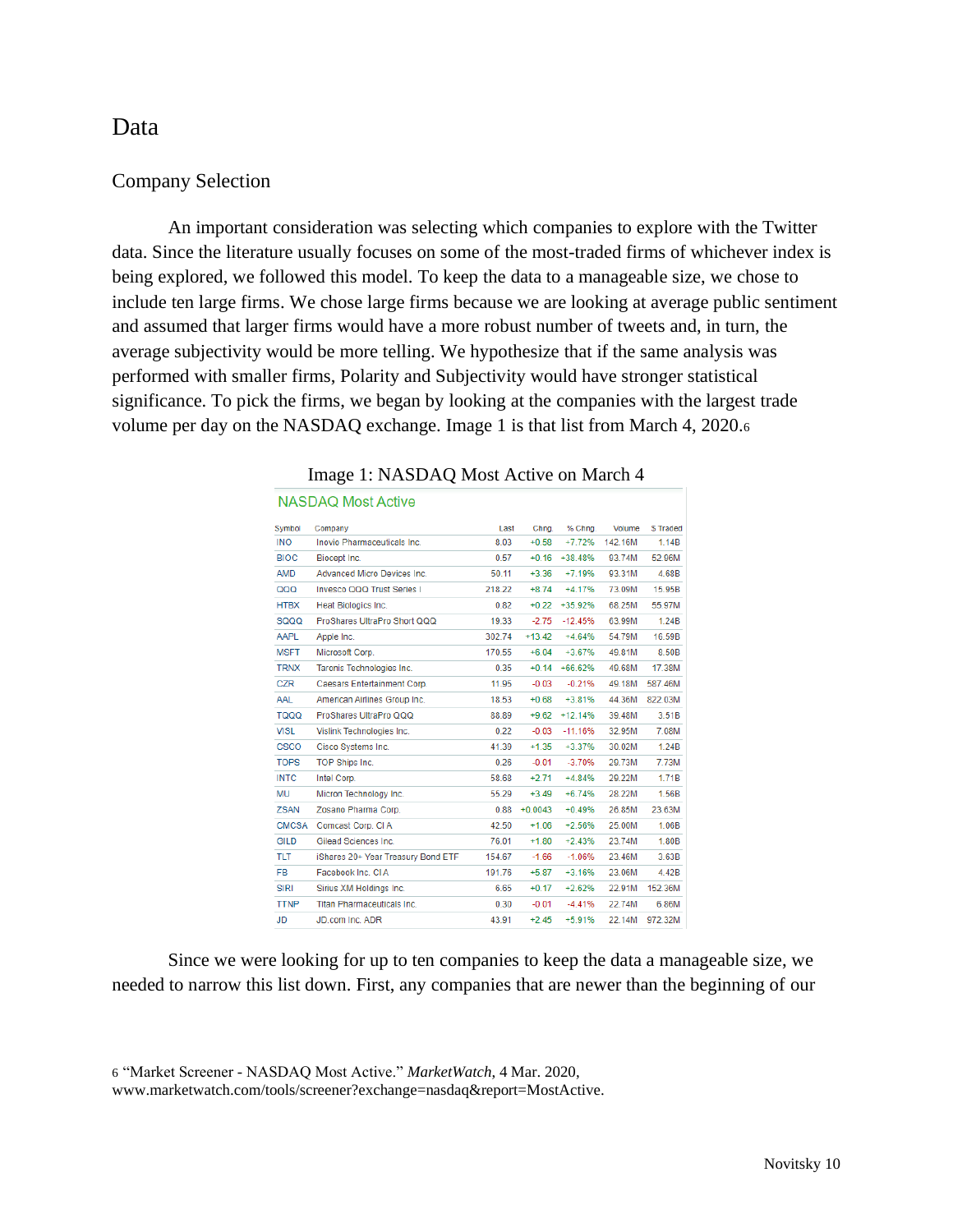Twitter dataset (October 26, 2017) could not be included. Second, because we were looking at an extended period of time, we wanted our data to avoid extraneous anomalies. As a result, companies (such as pharmaceutical firms) that were experiencing unusual trading volumes due to the novel coronavirus were not included. Finally, any tickers associated with the overall level of the index, rather than individual companies, should not be included. These three concerns took out 13 firms. Table 1A displays the companies that remained:

| Table 1A: Initial List of Companies |                               |                                |                                        |  |  |  |
|-------------------------------------|-------------------------------|--------------------------------|----------------------------------------|--|--|--|
| <b>Symbol / Ticker</b>              | Company                       | <b>Volume</b><br>(in millions) | <b>Dollars Traded</b><br>(in billions) |  |  |  |
| <b>AMD</b>                          | <b>Advanced Micro Devices</b> | 93.31                          | 4.68                                   |  |  |  |
| AAPL                                | Apple Inc.                    | 54.79                          | 16.59                                  |  |  |  |
| <b>MSFT</b>                         | Microsoft Corp.               | 49.81                          | 8.50                                   |  |  |  |
| <b>CZR</b>                          | Caesars Entertainment Corp.   | 49.18                          | 0.5875                                 |  |  |  |
| AAL                                 | American Airlines Group Inc.  | 44.36                          | 0.822                                  |  |  |  |
| <b>CSCO</b>                         | Cisco Systems Inc.            | 30.02                          | 1.24                                   |  |  |  |
| <b>INTC</b>                         | Intel Corp.                   | 29.22                          | 1.71                                   |  |  |  |
| MU                                  | Micron Technology Inc.        | 28.22                          | 1.56                                   |  |  |  |
| <b>CMCSA</b>                        | Comcast Corp.                 | 25.00                          | 1.06                                   |  |  |  |
| <b>GILD</b>                         | Gilead Sciences Inc.          | 23.74                          | 1.80                                   |  |  |  |
| <b>FB</b>                           | Facebook Inc.                 | 23.06                          | 4.42                                   |  |  |  |
| <b>SIRI</b>                         | Sirius XM Holdings            | 22.91                          | 0.1524                                 |  |  |  |

Since we used data from the last three years, it was important to consider stocks that have regularly had large trade volumes over this entire time period. Based on this, we included a few other stocks across both the NASDAQ and NYSE in our preliminary company screenings, specifically: Amazon, Google, Alibaba, Berkshire Hathaway, Visa, Johnson & Johnson, Walmart, Procter & Gamble, Mastercard, AT&T, Home Depot, Coca Cola, Verizon, Walt Disney Company, and Pepsico.

Our final step when considering which companies to study entailed more research into *who* owns each company. Because our thesis looks specifically at the interaction between posts on Twitter by the public and a company's stock returns, we selected the firms with the highest percent owned by the public. After filtering the full list for the top ten companies we chose,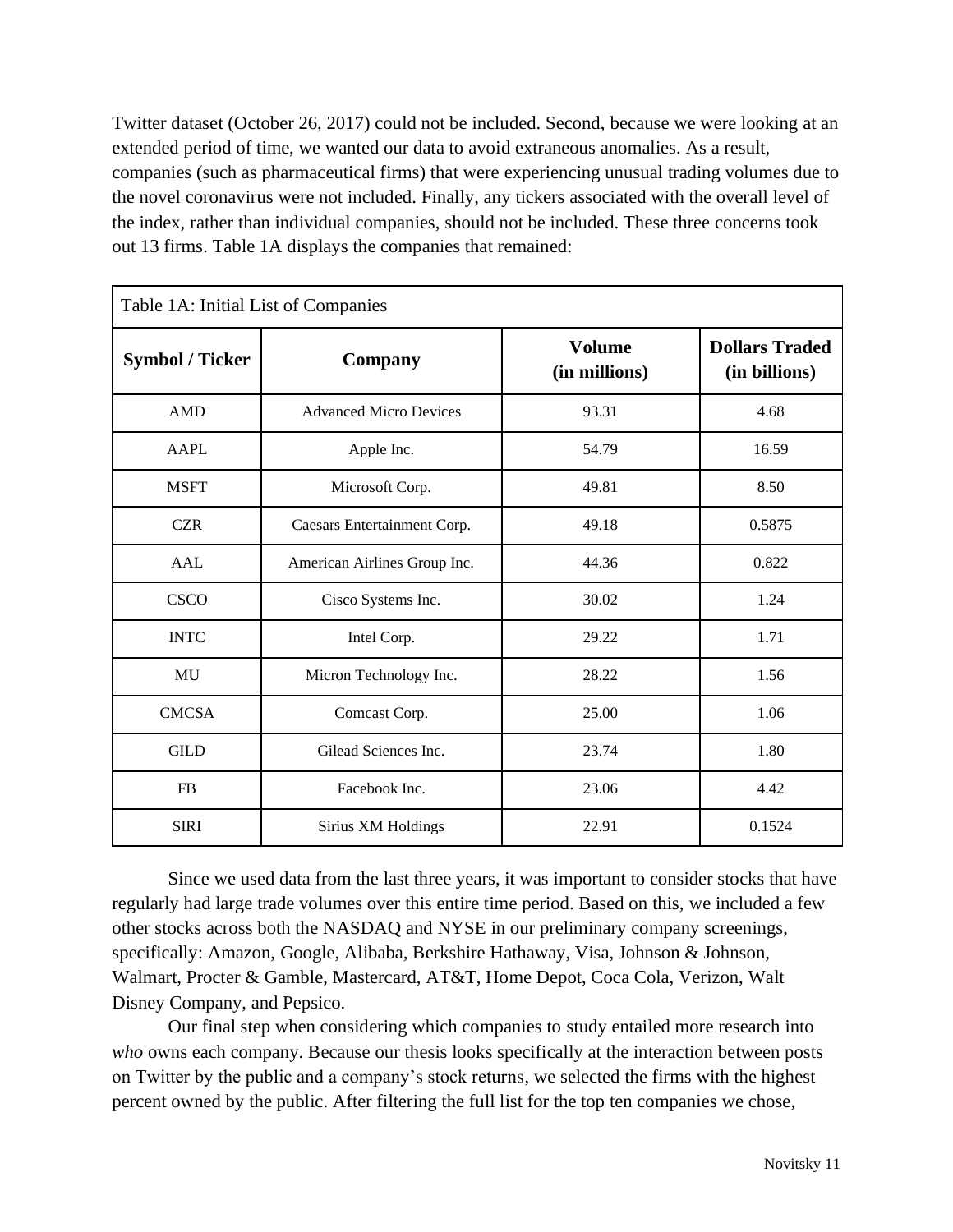Caesars Entertainment Corporation, Sirius XM Holdings, Berkshire Hathaway, Walmart, AT&T, Apple, Procter & Gamble, Walt Disney Company, Verizon Communications, and Amazon were chosen for further analysis.<sup>7</sup>

#### <span id="page-12-0"></span>Stock Data Collection

Yahoo! Finances reports each company's stock price and volume traded data during the analyzed time period. Table 1B displays summarizes stock price statistics for these firms.

| Table 1B: Summary Statistics of Choice Company's Stock Data |         |                           |             |        |  |  |  |
|-------------------------------------------------------------|---------|---------------------------|-------------|--------|--|--|--|
| Company                                                     | Average | <b>Standard Deviation</b> | <b>High</b> | Low    |  |  |  |
| Apple                                                       | 206.92  | 42.62                     | 327.20      | 41.86  |  |  |  |
| Amazon                                                      | 1697.56 | 233.62                    | 2170.22     | 972.43 |  |  |  |
| AT&T                                                        | 34.00   | 3.06                      | 39.63       | 26.77  |  |  |  |
| Berkshire-Hathaway                                          | 205.22  | 11.55                     | 230.20      | 162.13 |  |  |  |
| Caesar Entertainment                                        | 10.98   | 2.02                      | 14.63       | 3.52   |  |  |  |
| Disney                                                      | 119.04  | 15.74                     | 151.64      | 85.76  |  |  |  |
| Procter & Gamble                                            | 98.79   | 17.14                     | 127.14      | 70.94  |  |  |  |
| Sirius XM Holdings                                          | 6.25    | 0.61                      | 7.64        | 4.44   |  |  |  |
| Verizon                                                     | 54.87   | 4.33                      | 62.07       | 44.11  |  |  |  |
| Walmart                                                     | 101.63  | 11.46                     | 126.07      | 82.40  |  |  |  |

#### <span id="page-12-1"></span>Twitter Data Collection

Next, we needed to obtain tweets that pertained specifically to the aforementioned companies. To do this, we analyzed a Twitter dataset of about three billion individual tweets to find the ones that may have an impact on each company's relative sentiment. This dataset begins on October 26, 2017 and ends on April 6, 2020. The code opened each tweet and searched the contents to see if it contained keywords from a list that was deemed relevant to each company. When a match was found, the tweet was saved to another file. To select proper keywords, we closely analyzed and included each firm's products, brands and associations, and included

<sup>7</sup> "FINVIZ.com - Stock Screener." *FINVIZ.com - Stock Screener*, 4 Mar. 2020, finviz.com/.

8 "Yahoo Finance - Stock Market Live, Quotes, Business & Finance News." *Yahoo! Finance*, Yahoo!, finance.yahoo.com/.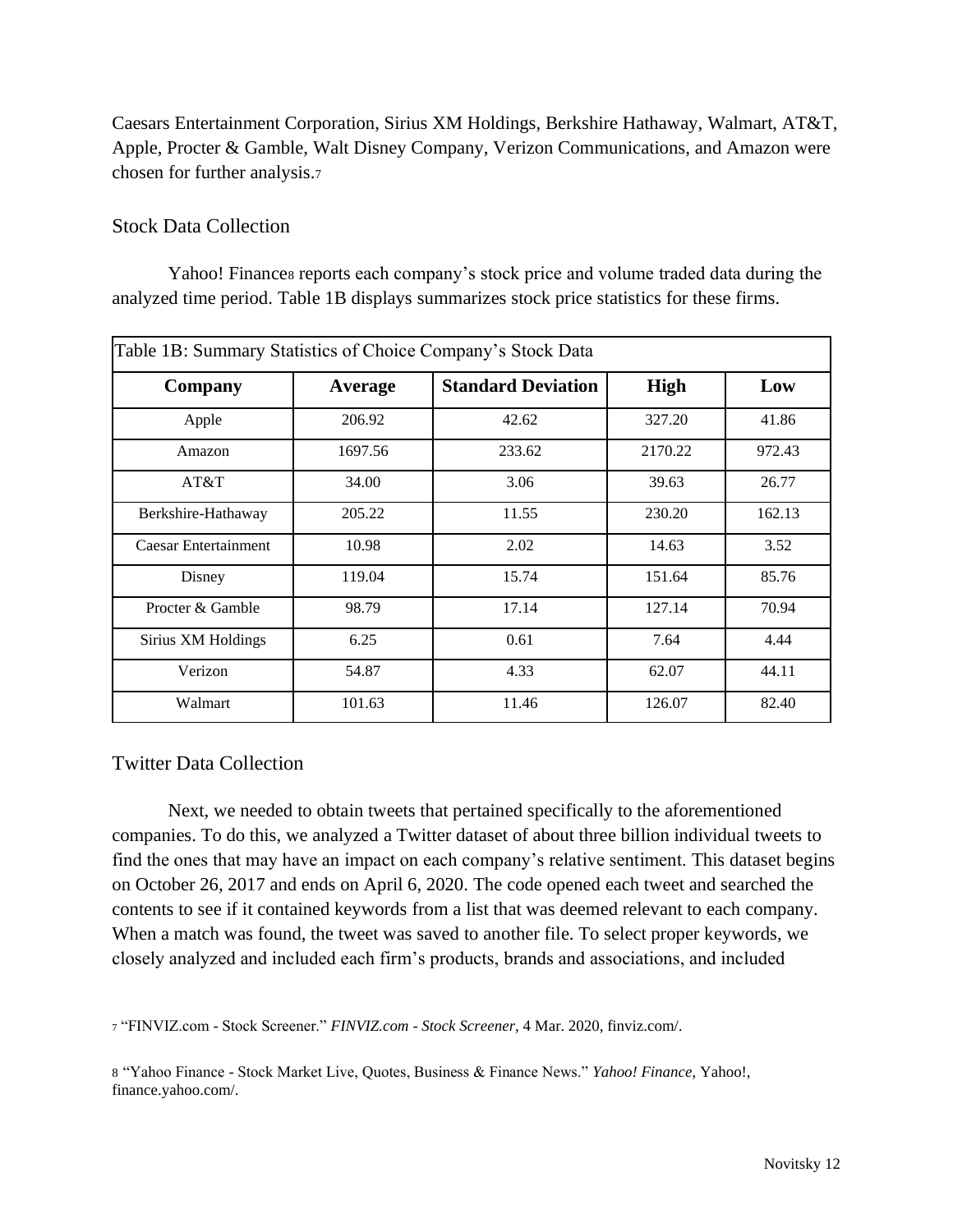common misspellings of each. Because some of our later analysis depended on the tweets being in English, this was the final parameter for saving into the new file. Below is a table displaying some of these keywords as examples, and the entire list is included in the appendix.<sup>9</sup> The code is not case-sensitive.

| Table 2A: Example Keyword List        |                                                                                                                                                                         |  |  |  |
|---------------------------------------|-------------------------------------------------------------------------------------------------------------------------------------------------------------------------|--|--|--|
| Company                               | <b>Keywords</b>                                                                                                                                                         |  |  |  |
| <b>Caesars Entertainment</b><br>Corp. | Caesar's entertainment, promus companies, harrah's entertainment, etc.                                                                                                  |  |  |  |
| Sirius XM Holdings                    | SiriusXM, Sirius satellite, xm satellite, xm radio, sirius radio, pandora radio, pandora,<br>martine rothblatt, david margolese, robert briskman, rogers wireless, etc. |  |  |  |
| Berkshire Hathaway                    | Berkshire hathaway, geico, duracell, dairy queen, BNSF, lubrizol, fruit of the loom,<br>helzberg diamonds, long & foster, flightsafety, etc.                            |  |  |  |
| Walmart                               | Walmart, sam's club, sam walton, asda, seiyu group, best price, grupo big, walton<br>enterprises, etc.                                                                  |  |  |  |
| AT&T                                  | at&t, at and t, southwestern bell, sbc communications, bell telephone company, cingular<br>wireless, at&t mobility, etc.                                                |  |  |  |
| Apple Inc.                            | Apple inc, steve jobs, steve wozniak, ronald wayne, Apple 1, iphone, ipad, mac, ipod,<br>apple watch, apple tv, airpods, homepod, etc.                                  |  |  |  |
| Procter & Gamble                      | Procter & Gamble, procter and gamble, p&g, william procter, james gamble, its ~65<br>brands, a few TV shows, etc.                                                       |  |  |  |
| <b>Walt Disney Company</b>            | Disney, disney company, walt disney, roy disney, disney brothers cartoon, walt disney<br>productions, pixar, marvel studios, etc.                                       |  |  |  |
| Verizon<br>Communications             | Verizon communications, verizon, bell atlantic, AOL, Yahoo, verizon media, verizon<br>wireless, etc.                                                                    |  |  |  |
| Amazon                                | Amazon inc, jeff bezos, bezos, whole foods, amazon prime, amazon music, audible,<br>amazon publishing, amazon studios, amazon web services, kindle, etc.                |  |  |  |

This program took about seven hours to analyze the entire dataset of about three billion tweets and create the smaller, specific dataset that pertained exclusively to the companies. Below are a few examples of tweets with the keyword highlighted.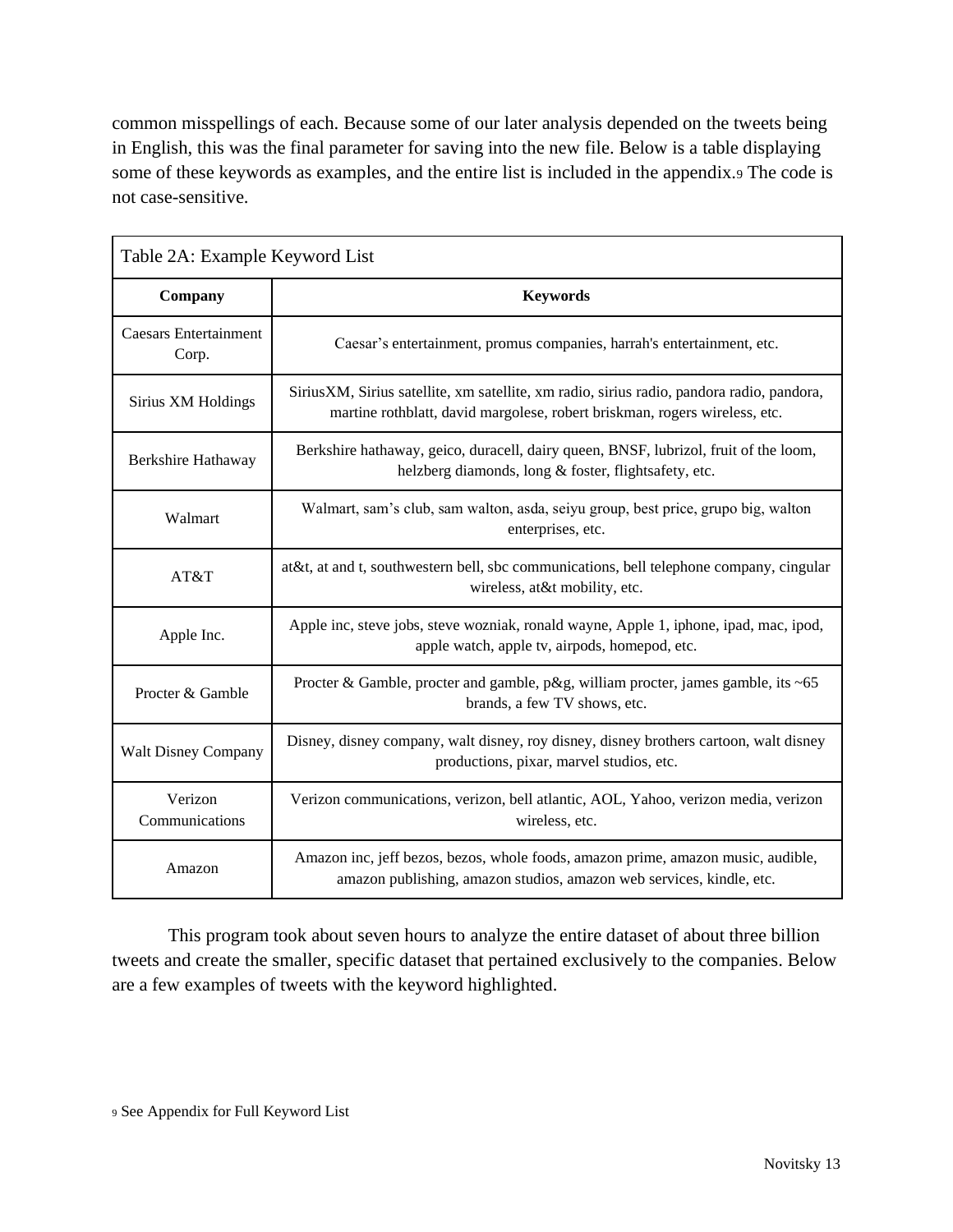| Table 2B: Example Tweets  |          |                                                                                                                                    |                                    |  |  |  |
|---------------------------|----------|------------------------------------------------------------------------------------------------------------------------------------|------------------------------------|--|--|--|
| Company                   | Date     | <b>Text</b>                                                                                                                        | Location                           |  |  |  |
| AT&T                      | 10/26/17 | You can't save the world alonebut you can save with <b>DirecTv</b><br>#JusticeLeague @JR_woodier https://t.co/Np5Y9Hn5ul           | <b>Bridgewater</b><br>Commons Mall |  |  |  |
| Caesar's<br>Entertainment | 10/26/17 | Goodbye Vegas (Compariso Las Vegas<br>https://t.co/I4RSmDMsbF                                                                      | Paradise, NV                       |  |  |  |
| Procter $\&$<br>Gamble    | 10/26/17 | I just received this pic of Tom Brady in the fog from Sunday's<br>game at Gillette from my son, @RWCH04<br>https://t.co/6Q3HF9JZHw | Manhattan, NY                      |  |  |  |

After completing this parsing, we were left with over 11.5 million tweets between the ten companies. Disney had the largest dataset, with about 6.5 million tweets, while AT&T's dataset was the smallest with over 37,000.

#### <span id="page-14-0"></span>Computing Sentiment Analysis of Twitter Data

Next, using the Textblob<sub>10</sub> library, another program was implemented on the accepted tweets that computed the "sentiment" of each accepted tweet in two parts: Polarity and Subjectivity of each tweet. Polarity was on a scale of -1, meaning the contents referred negatively to the topic and ranged to  $+1$ , where the contents were referred to positively. Subjectivity determined the objectiveness of the tweet's contents, with 0 meaning the contents were completely objective and +1 meaning they were completely opinionated. Both of these functions utilize complex data mining techniques. Essentially, the program breaks each tweet down by word and analyzes them all individually, giving each word a score and checking if any are modifiers (not, very, etc.). Then, it takes some sort of average between all the values of the tweet and gives results. If reader is curious, look at the Textblob website or the description given on this page.<sup>11</sup>

After the Polarity and Subjectivity were found and input into a new file, daily averages were found for both metrics and, along with the daily count of tweets, combined with the daily stock price of their respective company. This resulted in ten files, each with columns: date, stock price, volume traded, average daily polarity, average daily subjectivity, and count of tweets per

<sup>10</sup> "Simplified Text Processing." *TextBlob*, textblob.readthedocs.io/en/dev/.

<sup>11</sup> Schumacher, Aaron. "TextBlob Sentiment: Calculating Polarity and Subjectivity." *Https://Planspace.org/*, 7 June 2015, planspace.org/20150607-textblob\_sentiment/.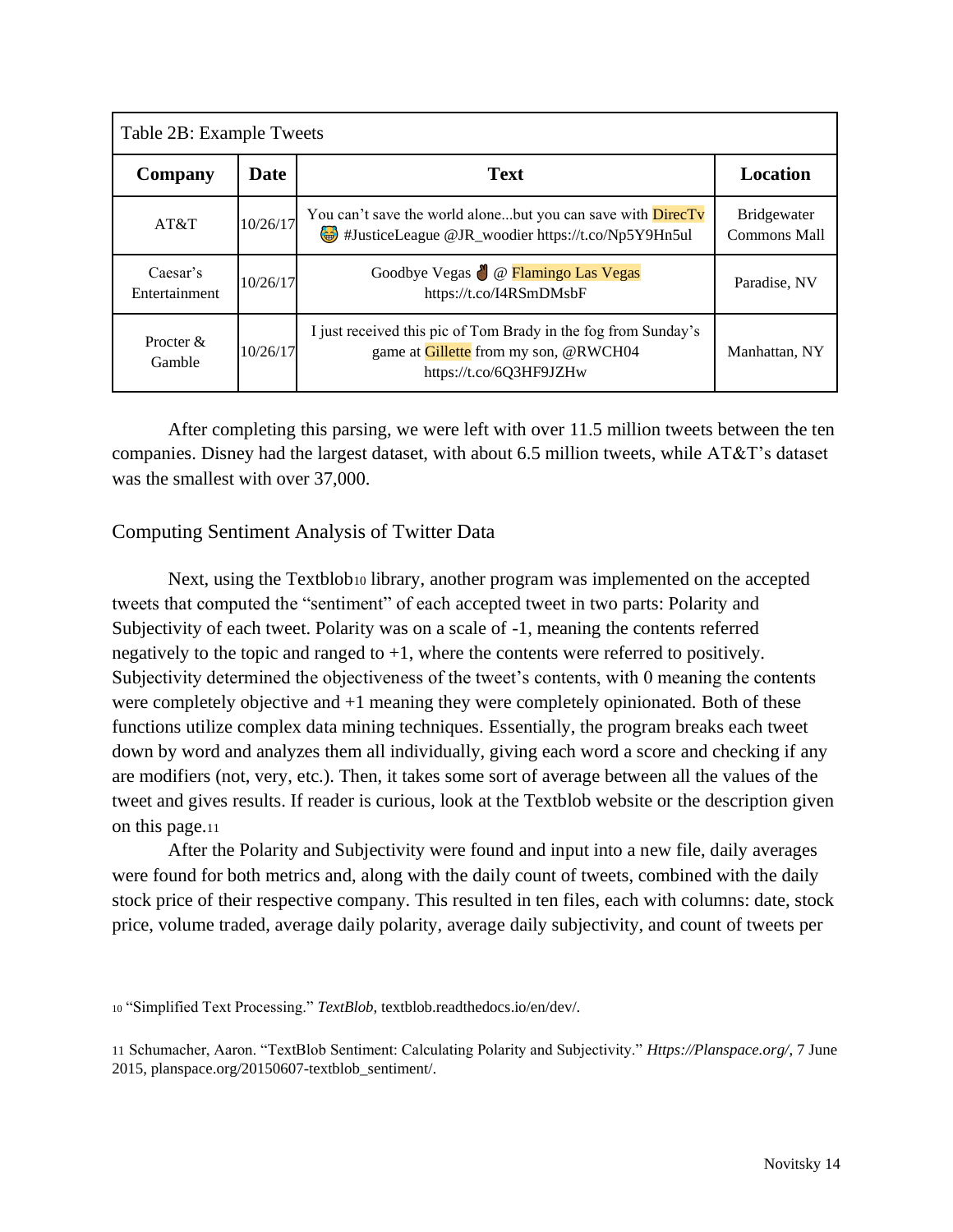day. Table 2C displays summary statistics of the Twitter sentiment data over the entire time period. There were 614 total trading days during the time period that represented averages of much larger datasets.

|                |                        |            | <b>Standard</b>  |              |                  |
|----------------|------------------------|------------|------------------|--------------|------------------|
|                |                        | Average    | <b>Deviation</b> | <b>High</b>  | Low              |
| Caesar's       | Polarity               | 0.13613377 | 0.090011626      | 0.7275       | $-0.4$           |
|                | Subjectivity           | 0.28464361 | 0.119566465      | 0.73235294   | $\boldsymbol{0}$ |
|                | <b>Count of Tweets</b> | 23.376     | 13.04442752      | 88           | 1                |
| <b>ATT</b>     | Polarity               | 0.1479035  | 0.056997128      | 0.42140758   | $-0.0430115$     |
|                | Subjectivity           | 0.38508534 | 0.056292453      | 0.61569941   | 0.23063478       |
|                | <b>Count of Tweets</b> | 43.2571429 | 14.4491194       | 137          | 11               |
| <b>Proctor</b> | Polarity               | 0.33690477 | 0.060502541      | 0.57818543   | $\mathbf{0}$     |
|                | Subjectivity           | 0.57344971 | 0.068920528      | 0.77874261   | $\mathbf{0}$     |
|                | <b>Count of Tweets</b> | 107.554286 | 56.62122908      | 1051         | 1                |
| <b>Berk</b>    | Polarity               | 0.15262131 | 0.05401852       | 0.5          | $-0.0287691$     |
|                | Subjectivity           | 0.30910839 | 0.065926969      | 0.9          | 0.10451389       |
|                | <b>Count of Tweets</b> | 184.133714 | 98.25062146      | 481          | 1                |
| Verizon        | Polarity               | 0.12024408 | 0.0211595        | 0.18588219   | 0.05116257       |
|                | Subjectivity           | 0.29346714 | 0.026349583      | 0.39765663   | 0.20988147       |
|                | <b>Count of Tweets</b> | 331.196571 | 74.28572298      | 658          | 90               |
| Sirius         | Polarity               | 0.08992179 | 0.036670407      | 0.29547575   | $-0.5$           |
|                | Subjectivity           | 0.25177788 | 0.045237612      | $\mathbf{1}$ | 0.07061387       |
|                | Count of Tweets        | 191.819429 | 56.60491231      | 623          | $\mathbf{1}$     |
| Walmart        | Polarity               | 0.1268468  | 0.042601302      | 0.347244     | $-0.0198058$     |
|                | Subjectivity           | 0.25107422 | 0.031909657      | 0.38731895   | $\boldsymbol{0}$ |
|                |                        |            |                  |              |                  |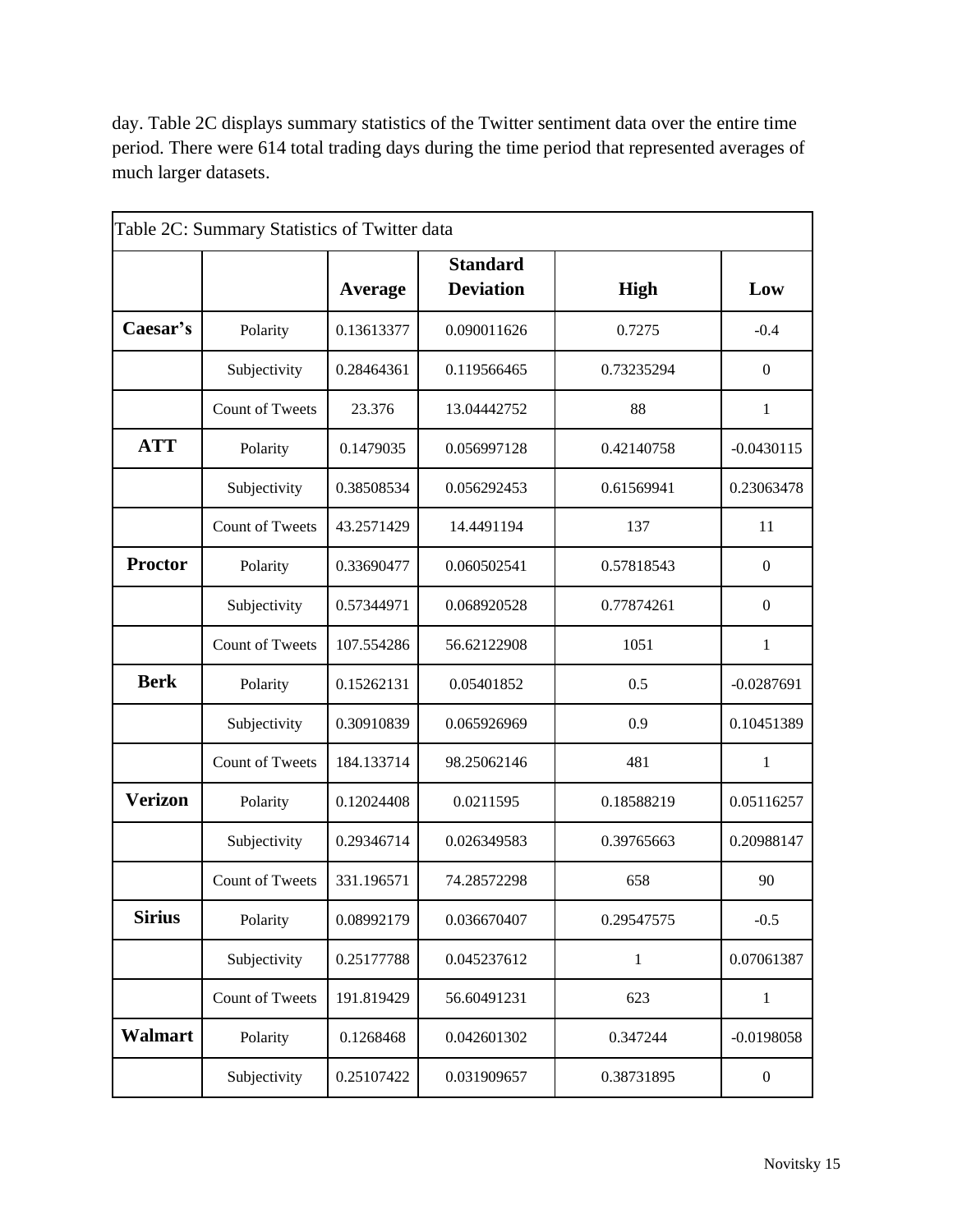|               | Count of Tweets        | 239.459429 | 139.4673067 | 2521       |            |
|---------------|------------------------|------------|-------------|------------|------------|
| Apple         | Polarity               | 0.12350096 | 0.015588791 | 0.27244365 | 0.06865477 |
|               | Subjectivity           | 0.28983606 | 0.015508339 | 0.37129414 | 0.2038266  |
|               | Count of Tweets        | 2273.00686 | 508.9481008 | 5590       | 827        |
| Amazon        | Polarity               | 0.13022828 | 0.012269266 | 0.21468688 | 0.09478948 |
|               | Subjectivity           | 0.31119861 | 0.012844292 | 0.41109658 | 0.21263385 |
|               | <b>Count of Tweets</b> | 2610.02857 | 655.1268697 | 4875       | 919        |
| <b>Disney</b> | Polarity               | 0.13798183 | 0.012726835 | 0.21505489 | 0.10115829 |
|               | Subjectivity           | 0.32205878 | 0.012258029 | 0.39612287 | 0.28541944 |
|               | <b>Count of Tweets</b> | 7440.17029 | 1800.82624  | 15994      | 2369       |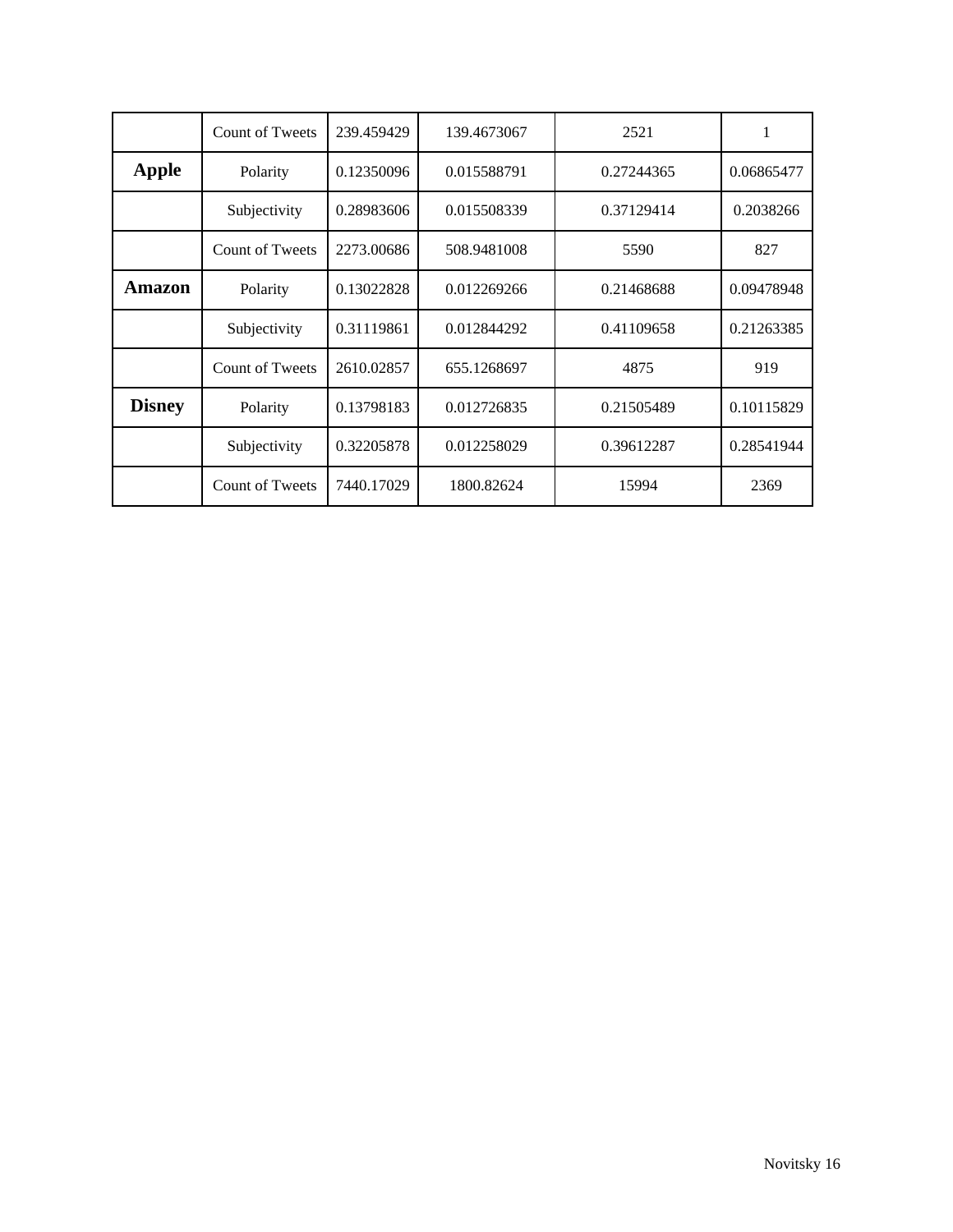## <span id="page-17-0"></span>Empirical Methods

#### <span id="page-17-1"></span>Preliminary Methods

Because we are exploring the relationship between the polarity and subjectivity of tweets and the stock price of a select few companies, we decided to use regular Ordinary Least Squares (OLS) as our benchmark estimator. To do this, we wrote a script that utilized the Statsmodel<sup>12</sup> library in Python to generate Stata-like output. In order to use this package, we imported our csv files using Panda's<sup>13</sup> library, shaped the necessary matrices using the Patsy<sup>14</sup> library, and used the Patsy-shaped matrices as our input for the actual models. Image 2 is the output using the Apple data file with our first regression technique.

| Dep. Variable: CompClose R-squared: |  |  |                |                            |                                      |                                                      | 0.014      |  |
|-------------------------------------|--|--|----------------|----------------------------|--------------------------------------|------------------------------------------------------|------------|--|
| Model:                              |  |  |                |                            | OLS Adj. R-squared:                  |                                                      | 0.011      |  |
| Method:                             |  |  |                | Least Squares F-statistic: |                                      |                                                      | 4.477      |  |
| Date:                               |  |  |                |                            | Wed, 06 May 2020 Prob (F-statistic): |                                                      | 0.0117     |  |
| Time:                               |  |  |                |                            | 20:40:54 Log-Likelihood:             | $-3159.1$                                            |            |  |
| No. Observations:                   |  |  | 614 AIC:       |                            |                                      |                                                      | 6324.      |  |
| Df Residuals:                       |  |  | 611            | BIC:                       |                                      |                                                      | 6337.      |  |
| Df Model:                           |  |  | $\overline{z}$ |                            |                                      |                                                      |            |  |
| Covariance Type: monrobust          |  |  |                |                            |                                      |                                                      |            |  |
|                                     |  |  |                |                            |                                      | coef std err t P>ltl [0.025 0.975]                   |            |  |
|                                     |  |  |                |                            |                                      | Intercept 126.6025 34.248 3.697 0.000 59.345 193.860 |            |  |
|                                     |  |  |                |                            |                                      | Pol -366.2086 142.824 -2.564 0.011 -646.695 -85.723  |            |  |
|                                     |  |  |                |                            |                                      | Subj 432.1212 150.361 2.874 0.004 136.833 727.409    |            |  |
| Omnibus:                            |  |  |                |                            | 106.065 Durbin-Watson:               |                                                      | 0.033      |  |
| Prob(Omnibus):                      |  |  |                |                            | 0.000 Jarque-Bera (JB):              |                                                      | 159.755    |  |
| Skew:                               |  |  |                | $1.189$ $Prob(JB)$ :       |                                      |                                                      | $2.04e-35$ |  |
| Kurtosis:                           |  |  | 3.771          | Cond. No.                  |                                      |                                                      | 120.       |  |
|                                     |  |  |                |                            |                                      |                                                      |            |  |
|                                     |  |  |                |                            |                                      |                                                      |            |  |
| Warnings:                           |  |  |                |                            |                                      |                                                      |            |  |

In the above example, "CompClose" (the stock price for a specific company at Close) was the dependent variable, with "Pol" (polarity) and "Subj" (subjectivity) being the independent variables. We chose to use this specific package because it was easy to use and understand. It was fairly intuitive to modify our csv files into the acceptable shape for the Statsmodel package using the aforementioned steps.

One key thing to note here is the "No. Observations" appears low. Because of our earlier pre-processing of the Twitter data, the 1,380,420 tweets associated with Apple have been condensed into 614 daily averages, from October 26, 2017 to April 6, 2020 (only weekdays are counted because stock data is only available Monday-Friday). As a result, these 614 data points are representative of, on average, about 2,250 tweets per day over the entire time period.

<sup>12</sup> "Statistical Models, Hypothesis Tests, and Data Exploration." *Statsmodels*, www.statsmodels.org/stable/index.html.

<sup>13</sup> "Pandas - Python Data Analysis Library." *Pandas*, pandas.pydata.org/.

<sup>14</sup> "Describing Statistical Models in Python." *Patsy*, patsy.readthedocs.io/en/latest/.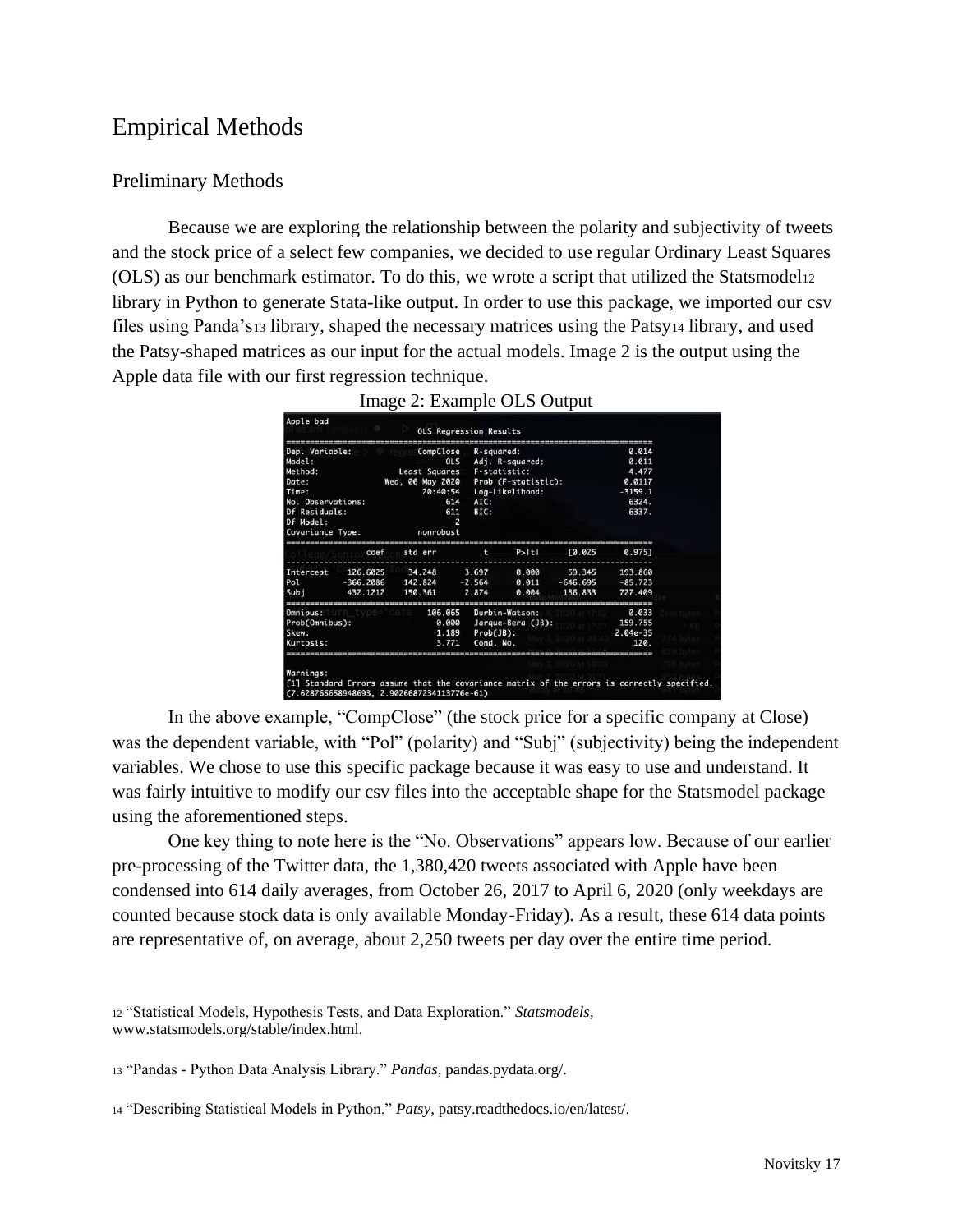First, we wanted to test if Polarity and Subjectivity alone displayed any statistically significant results. Below, Equation 1 displays the model used for our first regression.

> Equation 1: Preliminary Independent Variables Equation Stock Return =  $\beta_0 + \beta_1$ (Polarity) +  $\beta_2$ (Subjectivity) +  $\varepsilon$

In modern economics, it is commonly accepted that yesterday's stock price is the best predictor for todays. As a result, our next model is based on the classical model with the addition of an index level term. Below, Equation 2 displays this regression.

Equation 2: Preliminary Control Variables Equation Stock Return =  $\beta_0 + \beta_1 (Index Return) + \beta_2 (Stock Return from (t-1)) + \varepsilon$ 

#### <span id="page-18-0"></span>Final Modeling Method and Model Comparison

After our preliminary attempt with OLS, we used generalized least squares to attempt to glean further insight into the data. To build this model, a few additional data manipulation steps were required. We followed instructions from Statsmodel's website.<sup>15</sup> However, it was clear that the generalized least squares gave inferior results to the OLS, so we choose to not include it in the Results section. We also experimented with other control variables, such as a lag of Polarity and Subjectivity, but the results also turned out poorly, so we, again, chose to not include them in this paper.

As stated previously, it is commonly accepted that the formula from Equation 2 is a good predictor for today's stock return. However, because this thesis is looking at the impact of Polarity and Subjectivity on stock returns, we attempted to improve this model with Equation 3.

Equation 3: Final Model Stock Return =  $\beta_0 + \beta_1 (Polarity) + \beta_2 (Subjectivity) + \beta_3 (Index Return)$  $+ \beta_4 (Stock Return from (t-1)) + \varepsilon$ 

Finally, using the Root Mean Squared Error (RMSE) of each function and ANOVA testing, we compare the results from Equation 2 and Equation 3 in Equation 4.



<sup>15</sup> "Describing Statistical Models in Python." *Patsy*, patsy.readthedocs.io/en/latest/.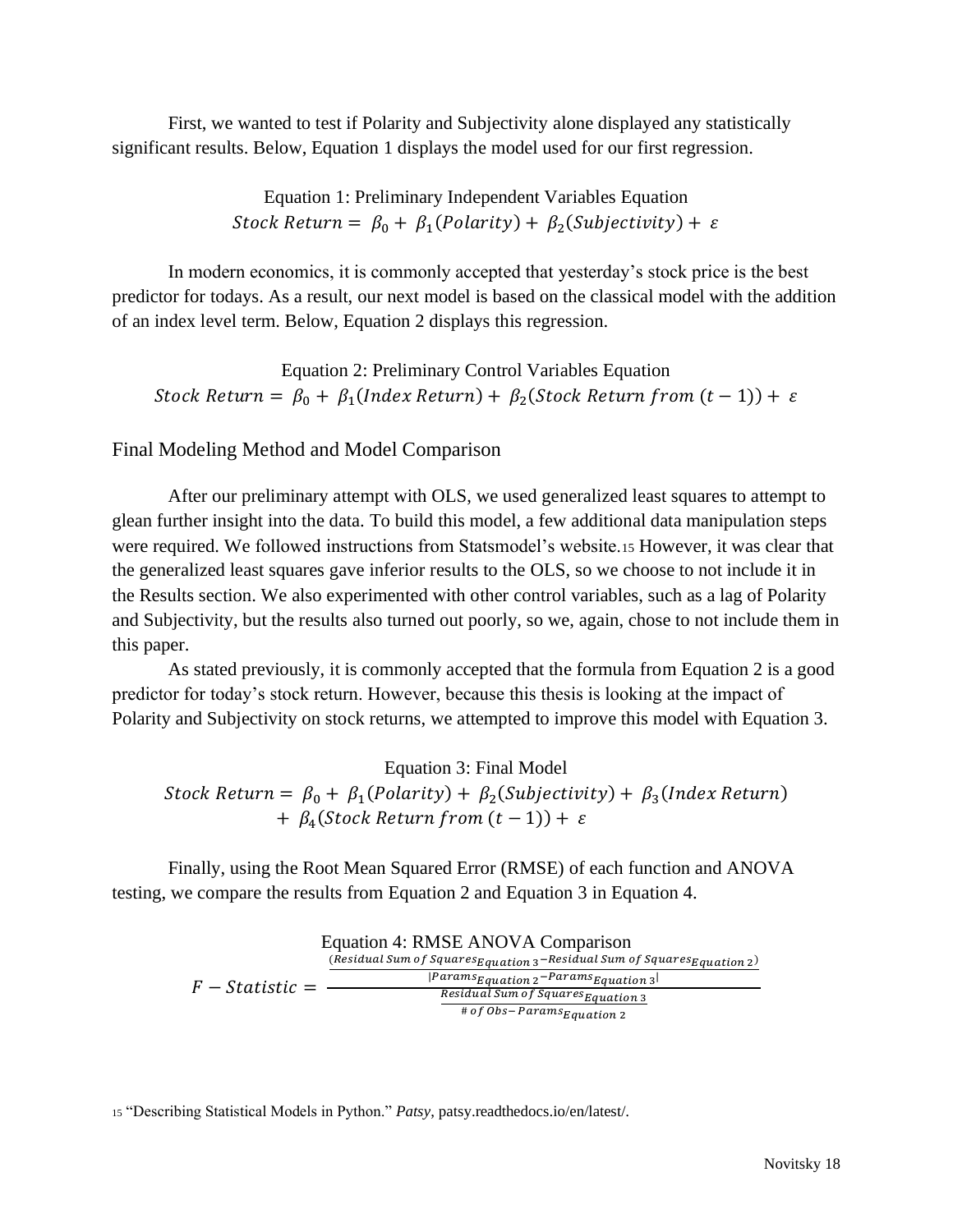## <span id="page-19-0"></span>Results

#### <span id="page-19-1"></span>Preliminary Results

In all following results, there is a sample size of 614 which is the number of trading days between October 26, 2017 and April 6, 2020. For all the regressions dealing with Polarity and Subjectivity, daily averages of much larger datasets were used. If the reader is curious about the full size of those datasets, refer above to Table 2C in Data. In all tables, standard error of each beta is reported just under the value in brackets. Finally, for all below tables, \*\*\* indicates a P value equal or greater than 0.99, \*\* indicates a P value equal or greater than 0.95, and \* indicates a P value equal or greater than 0.90. First, in Table 3A, we display our results from Equation 1, which use only the two sentiment measures.

| Table 3A: Preliminary Independent Variable Results |                                      |                                     |                                         |                                     |  |  |  |
|----------------------------------------------------|--------------------------------------|-------------------------------------|-----------------------------------------|-------------------------------------|--|--|--|
| Company                                            | <b>Intercept Beta</b><br>$(\beta_0)$ | <b>Polarity Beta</b><br>$(\beta_1)$ | <b>Subjectivity Beta</b><br>$(\beta_2)$ | <b>Adjusted</b><br><b>R-Squared</b> |  |  |  |
| Apple                                              | 126.6025***<br>[34.248]              | $-366.2086***$<br>[142.824]         | 432.1212***<br>[150.361]                | 1.1%                                |  |  |  |
| Amazon                                             | 2596.8265***<br>[232.028]            | 5113.2373***<br>[1071.69]           | $-5012.3437***$<br>[980.792]            | 4.2%                                |  |  |  |
| AT&T                                               | 31.2234***<br>[0.858]                | $-1.7214$<br>[2.307]                | 7.9155***<br>[2.357]                    | 1.5%                                |  |  |  |
| <b>Berkshire</b><br>Hathaway                       | 221.813***<br>[2.405]                | 66.3634***<br>[16.215]              | $-86.9313***$<br>[13.143]               | 7.5%                                |  |  |  |
| Caesar<br>Entertainment                            | 10.9683***<br>[0.206]                | 0.8581<br>[1.096]                   | $-0.3781$<br>[0.824]                    | 0.0%                                |  |  |  |
| Disney                                             | 241.7916***<br>[18.862]              | 384.875***<br>[72.449]              | $-544.9271***$<br>[77.003]              | 7.3%                                |  |  |  |
| Proctor &<br>Gamble                                | 84.8072***<br>[6.512]                | 65.2113***<br>[20.604]              | $-14.0631$<br>[18.723]                  | 2.9%                                |  |  |  |
| Sirius XM<br>Holdings                              | $6.1962***$<br>[0.171]               | $-0.2909$<br>[0.977]                | 0.3166<br>[0.818]                       | 0.0%                                |  |  |  |
| Verizon                                            | 58.9524***<br>[2.003]                | 3.1561<br>[9.919]                   | $-15.1372*$<br>[2.887]                  | 0.4%                                |  |  |  |
| Walmart                                            | 91.1161***<br>[4.089]                | 4.6049<br>[11.975]                  | 38.5874**<br>[2.246]                    | 0.8%                                |  |  |  |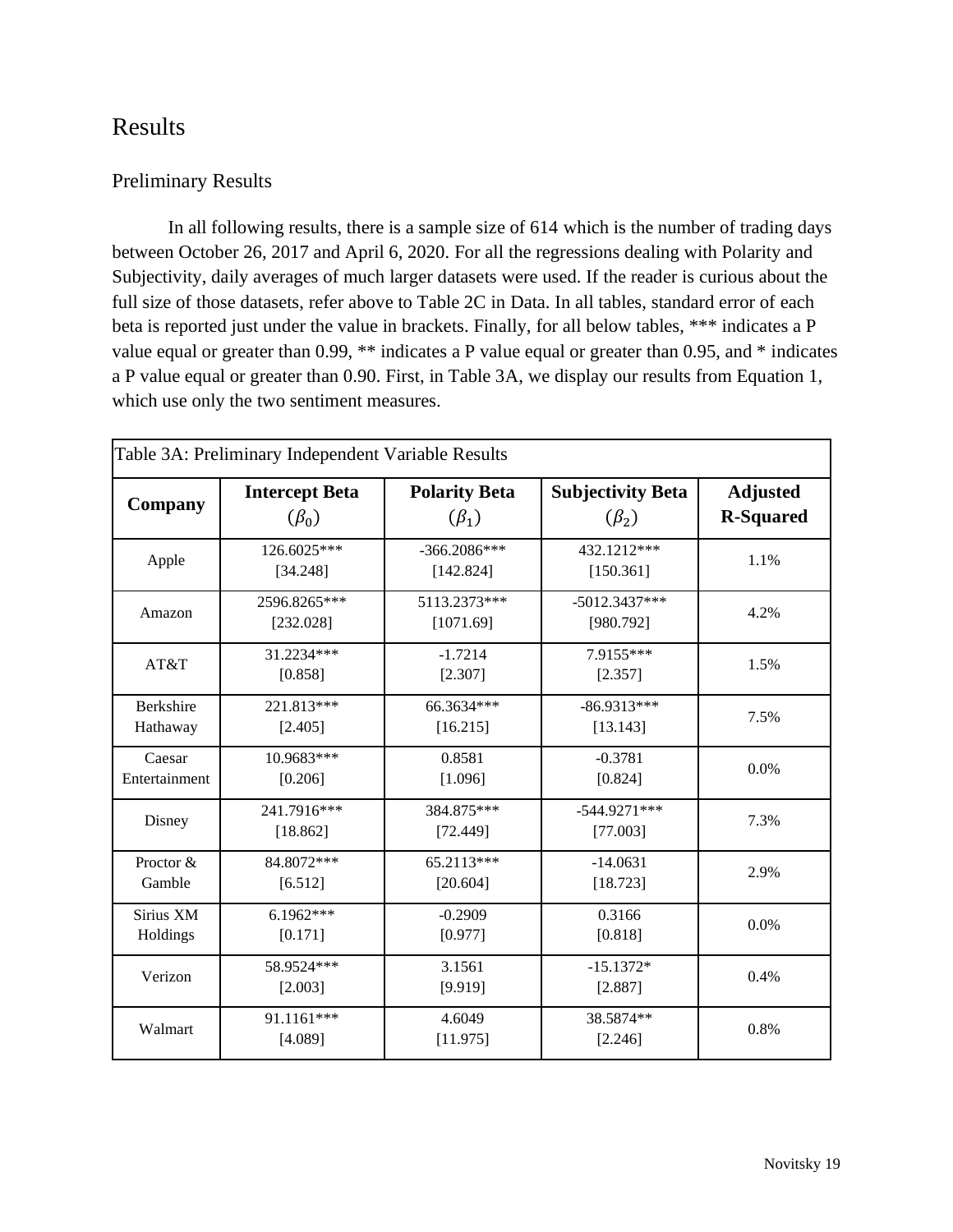These results are simultaneously gratifying and troubling. In almost every case, either Polarity, Subjectivity, or both had a statistically significant impact on the model. In fact, both independent variables had a statistically significant impact in four of the ten company's models. However, the Adjusted R-Squared values are low for the majority of them, suggesting that Polarity and Subjectivity can only capture a small portion of the variations in the data.

Next, in Table 3B, we display the results given by Equation 2 with only our future control variables.

| Table 3B: Preliminary Control Variables Results |                                      |                                        |                                              |                                     |  |  |  |
|-------------------------------------------------|--------------------------------------|----------------------------------------|----------------------------------------------|-------------------------------------|--|--|--|
| Company                                         | <b>Intercept Beta</b><br>$(\beta_0)$ | <b>Index Price Beta</b><br>$(\beta_1)$ | <b>Stock Price</b><br>(t-1) Beta $(\beta_2)$ | <b>Adjusted</b><br><b>R-Squared</b> |  |  |  |
| Apple                                           | $-34.7109***$<br>[4.645]             | $0.0087***$<br>[0.001]                 | $0.8456***$<br>[0.014]                       | 97.0%                               |  |  |  |
| Amazon                                          | $-31.8001**$<br>[15.638]             | $0.0151***$<br>[0.003]                 | $0.9510***$<br>[0.008]                       | 98.0%                               |  |  |  |
| AT&T                                            | $-0.6071$<br>[0.894]                 | $0.0008***$<br>[0.00008]               | $0.7266***$<br>[0.18]                        | 83.0%                               |  |  |  |
| Berkshire<br>Hathaway                           | 58.2518***<br>[3.502]                | $0.0063***$<br>[0.000]                 | $0.4812***$<br>[0.021]                       | 74.5%                               |  |  |  |
| Caesar<br>Entertainment                         | 0.3389<br>[0.264]                    | 0.00005<br>[0.00004]                   | $0.9333***$<br>[0.012]                       | 92.1%                               |  |  |  |
| Disney                                          | $-7.4877**$<br>[3.026]               | $0.0018***$<br>[0.000]                 | $0.8753***$<br>[0.013]                       | 92.9%                               |  |  |  |
| Proctor &<br>Gamble                             | $-1.2469$<br>[1.815]                 | $0.0012***$<br>[0.000]                 | 0.9185***<br>[0.012]                         | 95.2%                               |  |  |  |
| Sirius XM<br>Holdings                           | $0.5244***$<br>[0.112]               | $0.00009***$<br>[0.00002]              | $0.8017***$<br>[0.017]                       | 85.8%                               |  |  |  |
| Verizon                                         | 7.7577***<br>[0.948]                 | $0.0009***$<br>[0.000]                 | $0.7342***$<br>[0.018]                       | 82.5%                               |  |  |  |
| Walmart                                         | $6.1783**$<br>[2.687]                | $0.004**$<br>[0.000]                   | $0.8865***$<br>[0.013]                       | 89.5%                               |  |  |  |

Because this is a model commonly used for stock prices, it is expected to give very good results. We see that yesterday's stock price is statistically significant at the one percent level for every firm tested. We also see that the index price is almost always very statistically significant, with eight out of ten models suggesting that it is significant at the one percent level as well. We also see that, in all cases, the Adjusted R-Squared is very high, suggesting that these two variables alone are able to explain the vast majority of the variations in stock prices. Throughout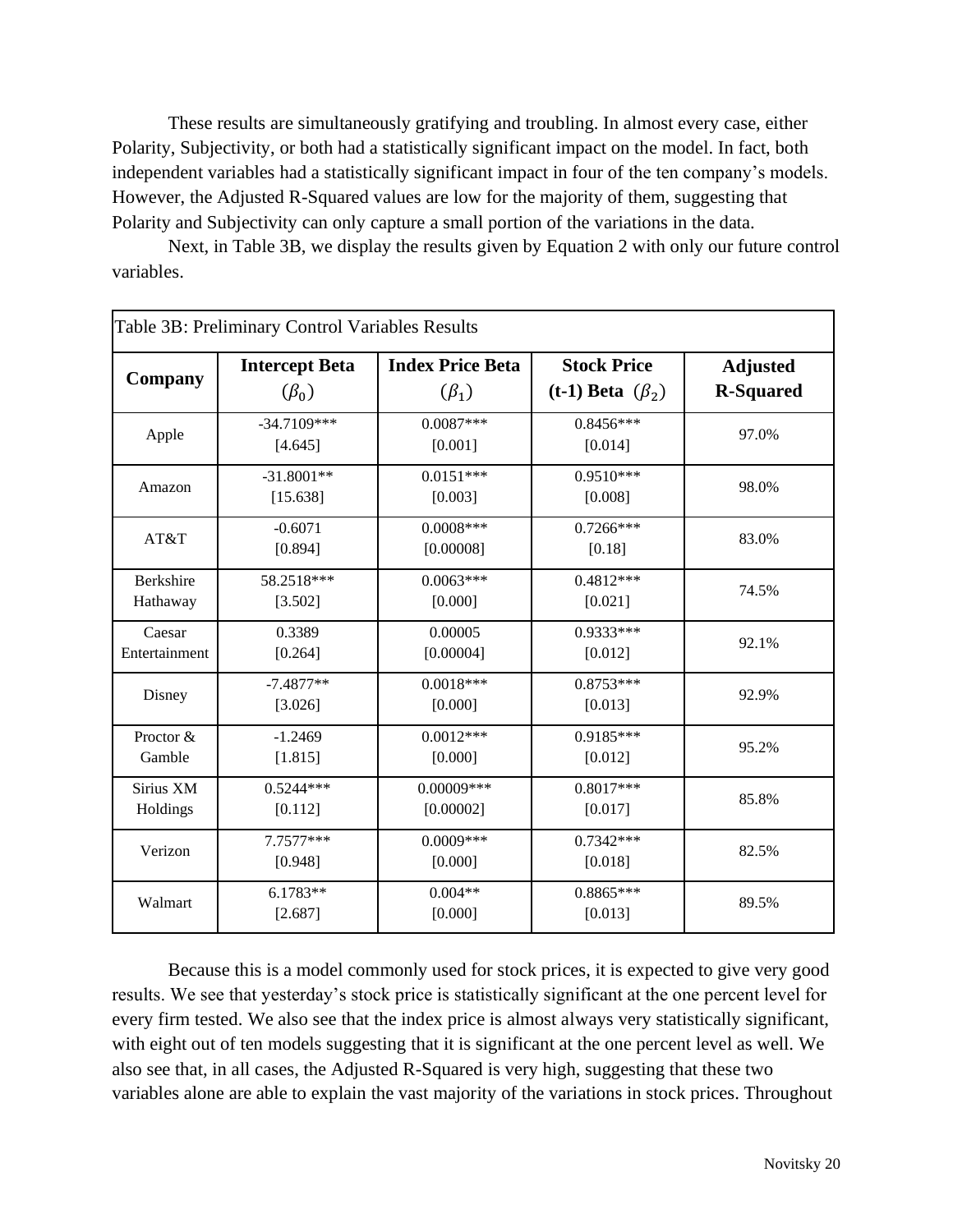the ten models, the Adjusted R-Squared averages 89.05%. Finally, we will combine the two above results to see if Polarity and Subjectivity can improve upon this commonly used stock price model.

#### <span id="page-21-0"></span>Final Modeling Results and Model Comparison

Our last model was again an ordinary least squares model. The last few results have displayed pieces of this, but never have they been combined. Because Equation 2 is a commonly used future stock pricing model, we will compare the results from Equation 2 to those from Equation 3. Below, in Table 3C, are the results generated from Equation 3.

| Table 3C: Final Results |                                      |                                     |                                  |                                               |                                                   |                                     |
|-------------------------|--------------------------------------|-------------------------------------|----------------------------------|-----------------------------------------------|---------------------------------------------------|-------------------------------------|
| Company                 | <b>Intercept</b><br>Beta $(\beta_0)$ | <b>Polarity</b><br>Beta $(\beta_1)$ | Subjectivity<br>Beta $(\beta_2)$ | <b>Index Price</b><br><b>Beta</b> $(\beta_3)$ | <b>Stock Price</b><br>$(t-1)$ Beta<br>$(\beta_4)$ | <b>Adjusted</b><br><b>R-Squared</b> |
| Apple                   | $-29.3199***$<br>[7.486]             | $-15.6184$<br>[25.235]              | $-12.9239$<br>[26.590]           | $0.0087***$<br>[0.001]                        | $0.845***$<br>[0.014]                             | 97.0%                               |
| Amazon                  | $-81.3301**$<br>[41.746]             | 6.3855<br>[158.908]                 | 140.6759<br>[147.033]            | $0.0159***$<br>[0.003]                        | $0.95***$<br>[0.009]                              | 98.0%                               |
| AT&T                    | $-1.4850***$<br>[0.404]              | 0.114<br>[0.419]                    | 0.1338<br>[0.429]                | $0.0002***$<br>[0.00004]                      | $0.949***$<br>[0.009]                             | 96.8%                               |
| Berkshire<br>Hathaway   | $6.0301**$<br>[2.565]                | 1.8179<br>[4.488]                   | 3.913<br>[3.856]                 | $0.0018***$<br>[0.000]                        | $0.896***$<br>[0.015]                             | 93.1%                               |
| Caesar<br>Entertainment | $-0.1787$<br>[0.147]                 | 0.0107<br>[0.161]                   | 0.0689<br>[0.121]                | $0.000038*$<br>[0.00002]                      | 0.9868***<br>[0.007]                              | 97.9%                               |
| Disney                  | $-3.1392$<br>[3.103]                 | 0.6713<br>[10.304]                  | $-3.6921$<br>[11.218]            | $0.0006***$<br>[0.000]                        | $0.9742***$<br>[0.007]                            | 98.2%                               |
| Proctor &<br>Gamble     | $-2.0053**$<br>[0.959]               | 1.2967<br>[1.982]                   | 0.4333<br>[1.789]                | $0.0004***$<br>[0.000]                        | 0.9854 ***<br>[0.005]                             | 99.1%                               |
| Sirius XM<br>Holdings   | $-0.0674$<br>[0.069]                 | $-0.0672$<br>[0.183]                | 0.2194<br>[0.152]                | $0.000028***$<br>[0.000009]                   | 0.9686***<br>[0.009]                              | 96.6%                               |
| Verizon                 | 0.5901<br>[0.544]                    | $-1.6839$<br>[1.692]                | 0.4005<br>[1.350]                | $0.0001***$<br>[0.00006]                      | $0.971***$<br>[0.009]                             | 97.1%                               |
| Walmart                 | $-0.5032$<br>[1.384]                 | $-0.1803$<br>[1.788]                | 2.4742<br>[2.530]                | 0.000073<br>[0.0001]                          | $0.9904***$<br>[0.006]                            | 97.9%                               |

The first obvious fact is these results contrast heavily with Table 3A because Polarity and Subjectivity are never statistically significant in this last model. Secondly, it appears to imitate Table 3B, as Index Price and Yesterday's Stock Price are both statistically significant in nine of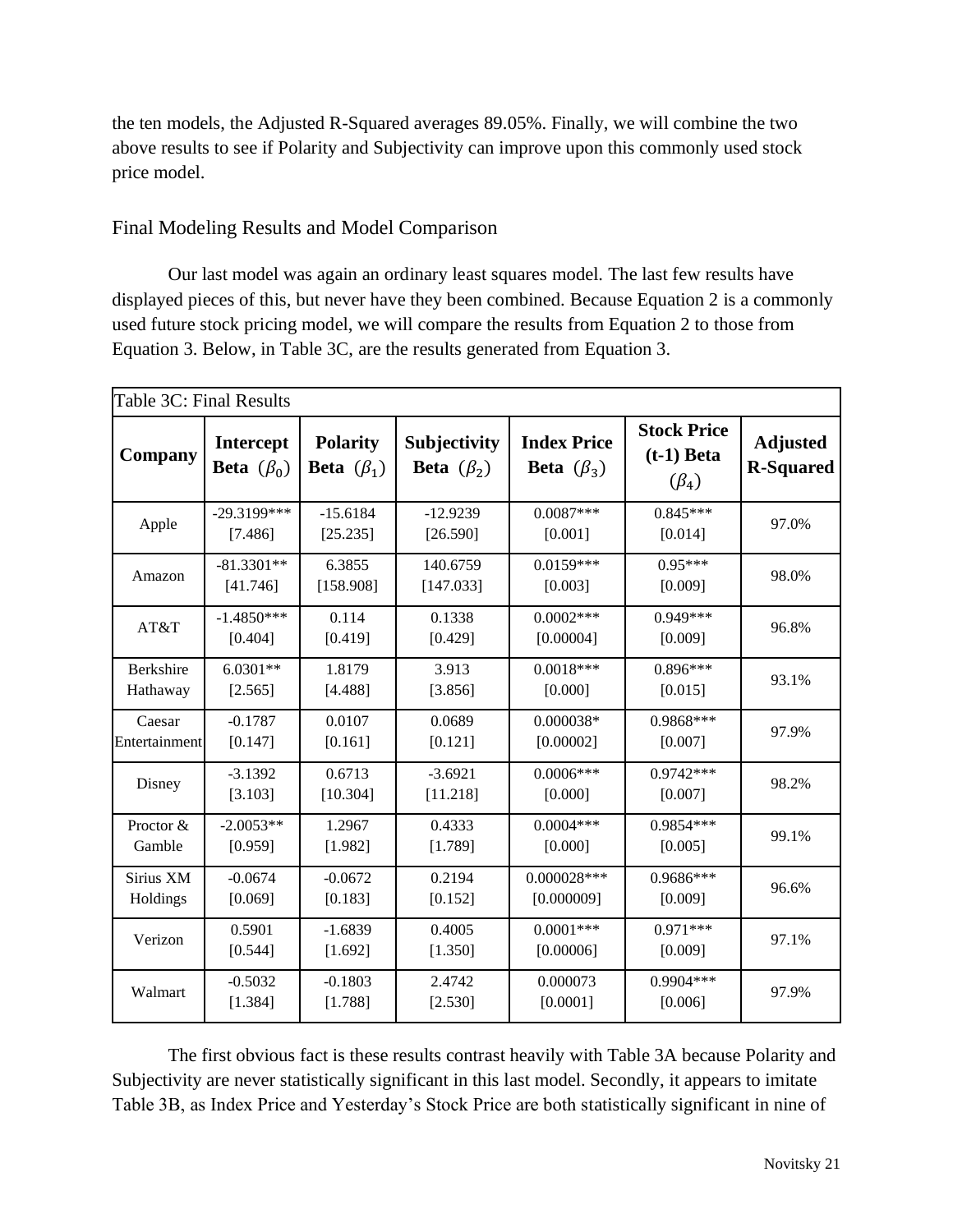ten models. At first glance, it appears that the addition of these two independent variables improves the model very little.

However, if we compare the Adjusted R-Square's between the two models, it is clear that these additional variables improve the model. For example, Beckshire-Hathaway's Adjusted R-Squared jumps from 74.5% in the first model to 93.1% with the addition of Polarity and Subjectivity. Overall, the average Adjusted R-Squared jumps from 89.05% to 97.17% just with the addition of Polarity and Subjectivity to the basic stock price model.

Finally, to compare the models used to generate Table 3B and Table 3C, we used a comparison of Root Mean Squared Error terms using ANOVA testing. In this case, the Null Hypothesis is that the models generated by Equation 2 and Equation 3 give the same accuracy for the data. Below, in Table 3D, are the results from Equation 4.

| Table 3D: Root Mean Squared Error Test Between Models |                                     |                                                                            |  |  |  |
|-------------------------------------------------------|-------------------------------------|----------------------------------------------------------------------------|--|--|--|
| Company                                               | <b>Difference in Sum of Squares</b> | <b>Probability of Rejecting the</b><br><b>Null Hypothesis given F-Stat</b> |  |  |  |
| Apple                                                 | 103.10                              | 61.9%                                                                      |  |  |  |
| Amazon                                                | 2,045.98                            | 60.8%                                                                      |  |  |  |
| AT&T                                                  | 3.448                               | 66.1%                                                                      |  |  |  |
| Berkshire Hathaway                                    | 344.07                              | 99.4%***                                                                   |  |  |  |
| <b>Caesar Entertainment</b>                           | 1.013                               | 79.5%                                                                      |  |  |  |
| Disney                                                | 205.18                              | 99.7%***                                                                   |  |  |  |
| Proctor & Gamble                                      | 15.23                               | 51.8%                                                                      |  |  |  |
| Sirius XM Holdings                                    | 0.232                               | 89.3%                                                                      |  |  |  |
| Verizon                                               | 8.428                               | 72.3%                                                                      |  |  |  |
| Walmart                                               | 51.175                              | 84.6%                                                                      |  |  |  |

While these results do not outright support the idea that Polarity and Subjectivity improve Equation 2's model, it does say that it will *never* hurt it. For every value in column two to be positive, Equation 3 must have always given a smaller sum of squared error terms than Equation 2, suggesting that it is always, at minimum, marginally superior. While there are only two F-Tests that fully support the rejection of the null hypothesis, the majority have a strong indicator of difference between the two models.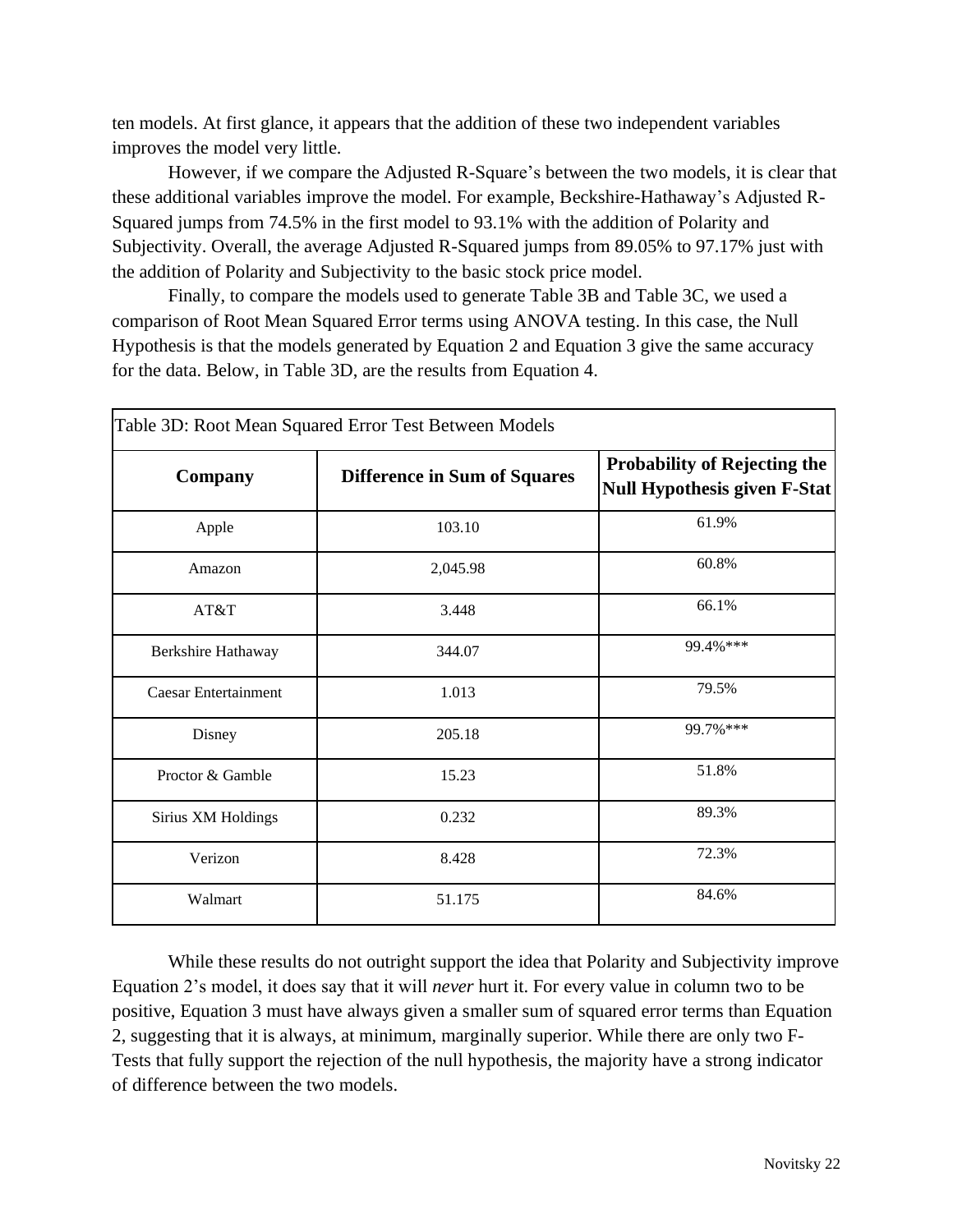## <span id="page-23-0"></span>Conclusion

This thesis is an exploration of the connection between stock prices of a specific few companies and the average sentiment of tweets relating to those companies. To explore this topic, we first chose ten companies from the NASDAQ and NYSE exchanges and downloaded each company's respective stock data. Next, we analyzed a dataset of about three billion tweets between October 26, 2017 and April 6, 2020, looking for specific keywords. In preparation for empirical techniques, we then calculated a Polarity and Subjectivity value for each tweet and found daily averages for each company's Polarity and Subjectivity. Finally, we ran multiple types of regressions, with a few other control variables to explore our hypothesis.

These results somewhat agree with our hypothesis, as there was a statistically significant connection between Polarity, Subjectivity and stock prices the majority of the time when analyzed alone. While Table 3C does not show any statistically significant relationships for Polarity and Subjectivity, the results improve the accuracy of the model used to generate Table 3B. Finally, we tested how *much* it improved on the results from Table 3B with an F-Test comparing the models. The majority of the time, there was no statistically significant impact with the additional terms, but they also never harmed the model. For two of the ten companies, the model used for Table 3C actually had a statistically significant impact at the 1% level. Because the difference in sum of squares is positive for all companies, the model generated by Equation 3 lowered the total variation from the actual data, suggesting that it was a better model.

Stock traders have always used any advantage that they can get to improve their own portfolios. In fact, Twitter's data team has an entire blog page dedicated to the use of Twitter in financial markets. On this page, they state that "a number of firms are active in this area, including Bloomberg, that has integrated company-based sentiment [of Tweets], as well as Tweet velocity (an indication of volatility), into their social analytics solution on the Terminal." <sup>16</sup> Bloomberg's implementation of a very similar strategy suggests that this topic is addressing a previously unfilled niche in stock trading. According to Ben Macdonald, Global Head of Product at Bloomberg, customers of their product have said that "Twitter helps them uncover early trends, breaking news, and sentiment shifts, which may be indicative of changing market conditions." <sup>17</sup> The research and the models built during this thesis aim to address this growing demand for traders seeking a leg up on their competition when developing their trading algorithms, as the results suggest that there *could* be an advantage to adding Twitter sentiment analysis.

<sup>16</sup> "Twitter Data and the Financial Markets." *Twitter*, Twitter, 28 July 2016, blog.twitter.com/en\_us/topics/insights/2016/twitter-data-and-the-financial-markets.html.

<sup>17</sup> "Press Announcement - Bloomberg and Twitter Sign Data Licensing Agreement." *Bloomberg.com*, Bloomberg, 16 Sept. 2015, www.bloomberg.com/company/press/bloomberg-and-twitter-sign-data-licensing-agreement/.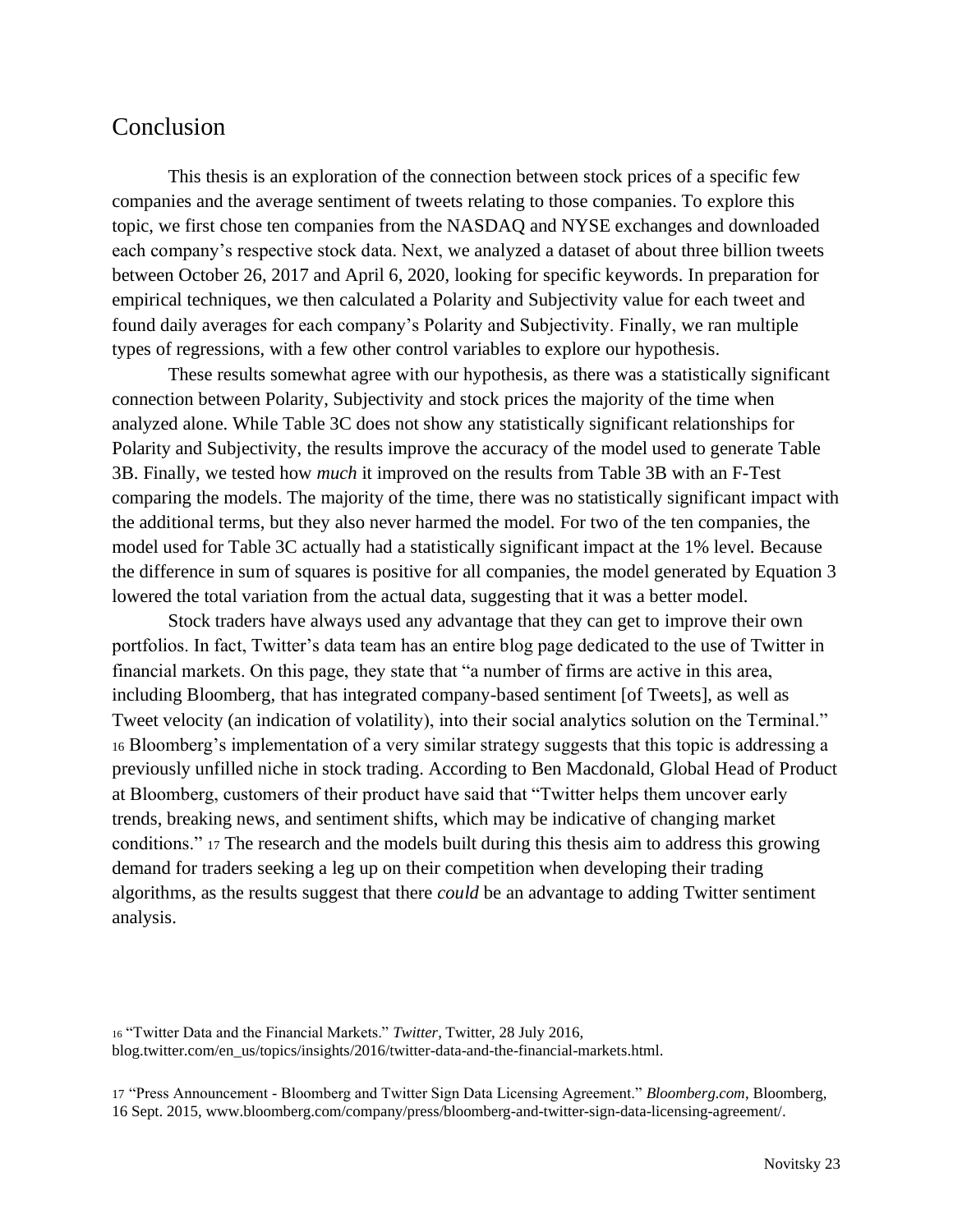There are many potential extensions of this thesis. First, one could perform industry specific sentiment analysis, which might help users glean insight into their specific interests. Also, the models used in this thesis are fairly rudimentary, with relatively few variables and a constricted dataset and sample size. It may be interesting to look at a longer time period with a more robust model and exploring the long-term effects that Twitter sentiment may have on a company. Finally, performing specific event studies may help companies learn about the impact of product releases, press announcements, and financial reports on their stock price. As a result, they could glean some insight into how to mitigate the impact on their stock price or, conversely, gain the greatest attention and therefore improve their stock prices.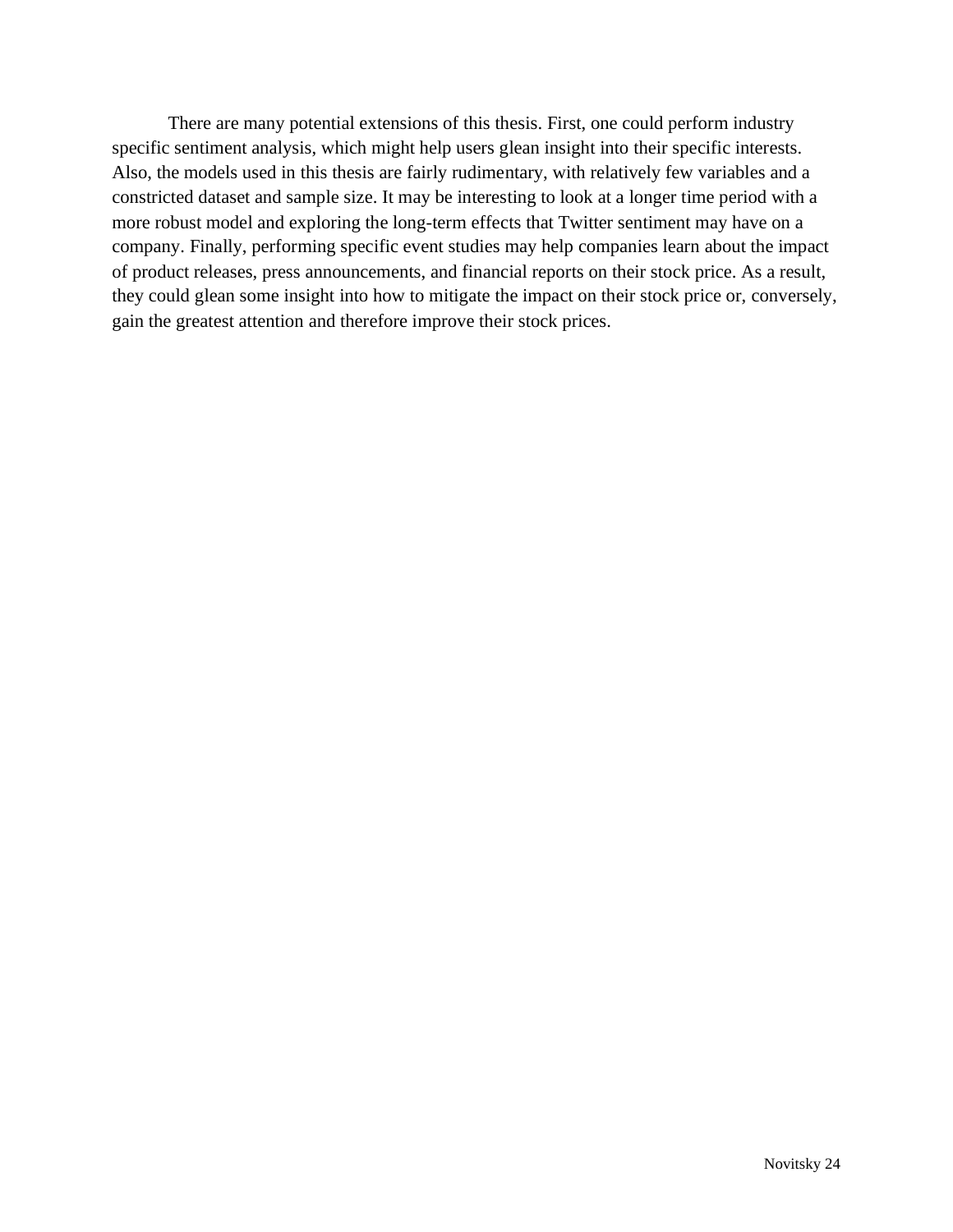# <span id="page-25-0"></span>Appendix

## <span id="page-25-1"></span>Complete Keyword List

| Company                           | <b>Keywords</b>                                                                                                                                                                                                                                                                                                                                                                                                                                                                                                                                                                                                                                                                                                                                                                                                                                                                                                                                                                                                                                                                                                                                                                                                                                                                                                                                                                                                                                                                                                                                                                                                                                                                                                                                                                                                                                                                                                                                                                                                                                                                                                                                                                                                                                                                                                                                                                                                                                                                                                                                                                                                                                                                                                                                                                                        |
|-----------------------------------|--------------------------------------------------------------------------------------------------------------------------------------------------------------------------------------------------------------------------------------------------------------------------------------------------------------------------------------------------------------------------------------------------------------------------------------------------------------------------------------------------------------------------------------------------------------------------------------------------------------------------------------------------------------------------------------------------------------------------------------------------------------------------------------------------------------------------------------------------------------------------------------------------------------------------------------------------------------------------------------------------------------------------------------------------------------------------------------------------------------------------------------------------------------------------------------------------------------------------------------------------------------------------------------------------------------------------------------------------------------------------------------------------------------------------------------------------------------------------------------------------------------------------------------------------------------------------------------------------------------------------------------------------------------------------------------------------------------------------------------------------------------------------------------------------------------------------------------------------------------------------------------------------------------------------------------------------------------------------------------------------------------------------------------------------------------------------------------------------------------------------------------------------------------------------------------------------------------------------------------------------------------------------------------------------------------------------------------------------------------------------------------------------------------------------------------------------------------------------------------------------------------------------------------------------------------------------------------------------------------------------------------------------------------------------------------------------------------------------------------------------------------------------------------------------------|
| Caesars<br>Entertainment<br>Corp. | 'caesars entertainment', 'promus companies', 'harrah's entertainment', 'harrahs<br>entertainment', 'ballys atlantic city', 'bally's atlantic city', 'ballys', 'bally's', 'bally's<br>vegas', 'ballys vegas', 'bally's las vegas', 'ballys las vegas', 'ceasars atlantic city', 'ceasars<br>palace', 'ceasars indiana', 'ceasars southern indiana', 'harrahs atlantic city', 'harrah's<br>atlantic city', 'harrah's casino', 'harrahs casino', 'Harrah's Hoosier Park Racing & Casino',<br>'Harrahs Hoosier Park Racing & Casino', 'Harrah's Hoosier Park Racing', 'Harrah's<br>Casino', 'Harrah's Hoosier Park Racing and Casino', 'Harrah's Hoosier Park Racing and<br>Casino', 'Harrahs Hoosier Park Racing and Casino', 'Harrahs Hoosier Park Racing',<br>'Harrahs Casino', 'Harrahs Hoosier Park Racing and Casino', 'Harrah's Joliet', 'Harrahs<br>Joliet', 'Harrah's Lake Tahoe', 'Harrah's Tahoe', 'Harrahs Lake Tahoe', 'Harrahs Tahoe',<br>'Harrah's Las Vegas', 'Harrah's Vegas', 'Harrahs Las Vegas', 'Harrahs Vegas', 'Harrah's<br>Laughlin', 'Harrahs Laughlin', 'Harrah's Louisiana Downs', 'harrah's louisiana', 'harrahs<br>louisiana downs', 'harrahs louisiana', 'Harrah's Metropolis', 'harrahs metropolis', 'Harrah's<br>New Orleans', 'harrahs new orleans', 'Harrah's North Kansas City', 'harrah's kansas city',<br>'harrah's kansas', 'Harrahs North Kansas City', 'harrahs kansas city', 'harrahs kansas',<br>'Harrah's Northern California', 'Harrah's Philadelphia', 'harrah's philly', 'harrahs<br>philadelphia', 'harrahs philly', 'Harrah's Reno', 'harrahs reno', 'Harrah's Resort Southern<br>California', 'harrahs resort', 'harrahs california', 'harrah's resort', 'harrah's california',<br>'The Cromwell Las Vegas', 'the cromwell vegas', 'cromwell vegas', 'cromwell casino',<br>'cromwell club', 'Flamingo Las Vegas', 'flamingo vegas', flamingo club', 'flamingo<br>casino', 'The Linq', 'the linq casino', 'the linq club', 'Paris Las Vegas', 'paris vegas', 'paris<br>vegas casino', 'paris casino', 'Planet Hollywood Las Vegas', 'planet hollywood', 'planet<br>holly wood', 'Harveys Lake Tahoe', 'harveys casino', 'Indiana Grand Racing & Casino',<br>'indiana grand casino', 'indiana grand racing', 'indiana grand racing and casino', 'Rio All<br>Suite Hotel and Casino', 'Empire Casino', 'The Sportsman casino', 'Playboy London<br>casino', 'playboy casino', '235 casino', 'Alea casino', 'Alea Glasgow casino',<br>'Rendezvous casino', 'Ramses casino', 'The Kings and Queens casino', 'Caesars<br>Windsor', 'Emerald Resort & Casino', 'emerald resort', emerald casino', 'Rio Secco Golf<br>Club', 'rio secco golf', 'Caesars Golf Macau', 'ceasars golf', 'ceasars macau', 'Turfway<br>Park', 'Tunica Roadhouse Hotel', 'tunica hotel', |
| Sirius XM<br>Holdings             | 'siriusxm', 'serius xm', 'sirius satellite', 'xm satellite', 'xm radio', 'sirius radio', 'pandora<br>radio', 'pandora', 'martine rothblatt', 'david margolese', 'robert briskman', 'rogers<br>wireless', 'serius',                                                                                                                                                                                                                                                                                                                                                                                                                                                                                                                                                                                                                                                                                                                                                                                                                                                                                                                                                                                                                                                                                                                                                                                                                                                                                                                                                                                                                                                                                                                                                                                                                                                                                                                                                                                                                                                                                                                                                                                                                                                                                                                                                                                                                                                                                                                                                                                                                                                                                                                                                                                     |
| Berkshire<br>Hathaway             | 'Berkshire hathaway', 'geico', 'duracell', 'dairy queen', 'BNSF', 'lubrizol', 'fruit of the<br>loom', 'helzberg diamonds', 'long & foster', 'flightsafety', 'pampered chef', 'forest river',<br>'netjets', 'pilot flying', 'kraft heinz', 'american express', 'wells fargo', 'coca-cola', 'bank<br>of america', 'united airlines', 'delta airlines', 'southwest airlines', 'american airlines',                                                                                                                                                                                                                                                                                                                                                                                                                                                                                                                                                                                                                                                                                                                                                                                                                                                                                                                                                                                                                                                                                                                                                                                                                                                                                                                                                                                                                                                                                                                                                                                                                                                                                                                                                                                                                                                                                                                                                                                                                                                                                                                                                                                                                                                                                                                                                                                                        |
| Walmart                           | 'Walmart', 'sam's club', 'sams club', 'sam walton', 'asda', 'seiyu group', 'best price',<br>'grupo big', 'walton enterprises', 'greg penner', 'doug mcmillon',                                                                                                                                                                                                                                                                                                                                                                                                                                                                                                                                                                                                                                                                                                                                                                                                                                                                                                                                                                                                                                                                                                                                                                                                                                                                                                                                                                                                                                                                                                                                                                                                                                                                                                                                                                                                                                                                                                                                                                                                                                                                                                                                                                                                                                                                                                                                                                                                                                                                                                                                                                                                                                         |
| AT&T                              | 'at&t', 'at and t', 'southwestern bell', 'sbc communications', 'bell telephone company',<br>'cingular wireless', 'at&t mobility', 'at and t mobility', 'bellsouth', 'ameritech', 'pacific<br>telesis', 'randall stephenson', 'randall l stephenson', 'john stankey', 'nii holdings',<br>'directv', 'u-verse', 'u verse', 'at and t tv', 'at&t tv',                                                                                                                                                                                                                                                                                                                                                                                                                                                                                                                                                                                                                                                                                                                                                                                                                                                                                                                                                                                                                                                                                                                                                                                                                                                                                                                                                                                                                                                                                                                                                                                                                                                                                                                                                                                                                                                                                                                                                                                                                                                                                                                                                                                                                                                                                                                                                                                                                                                     |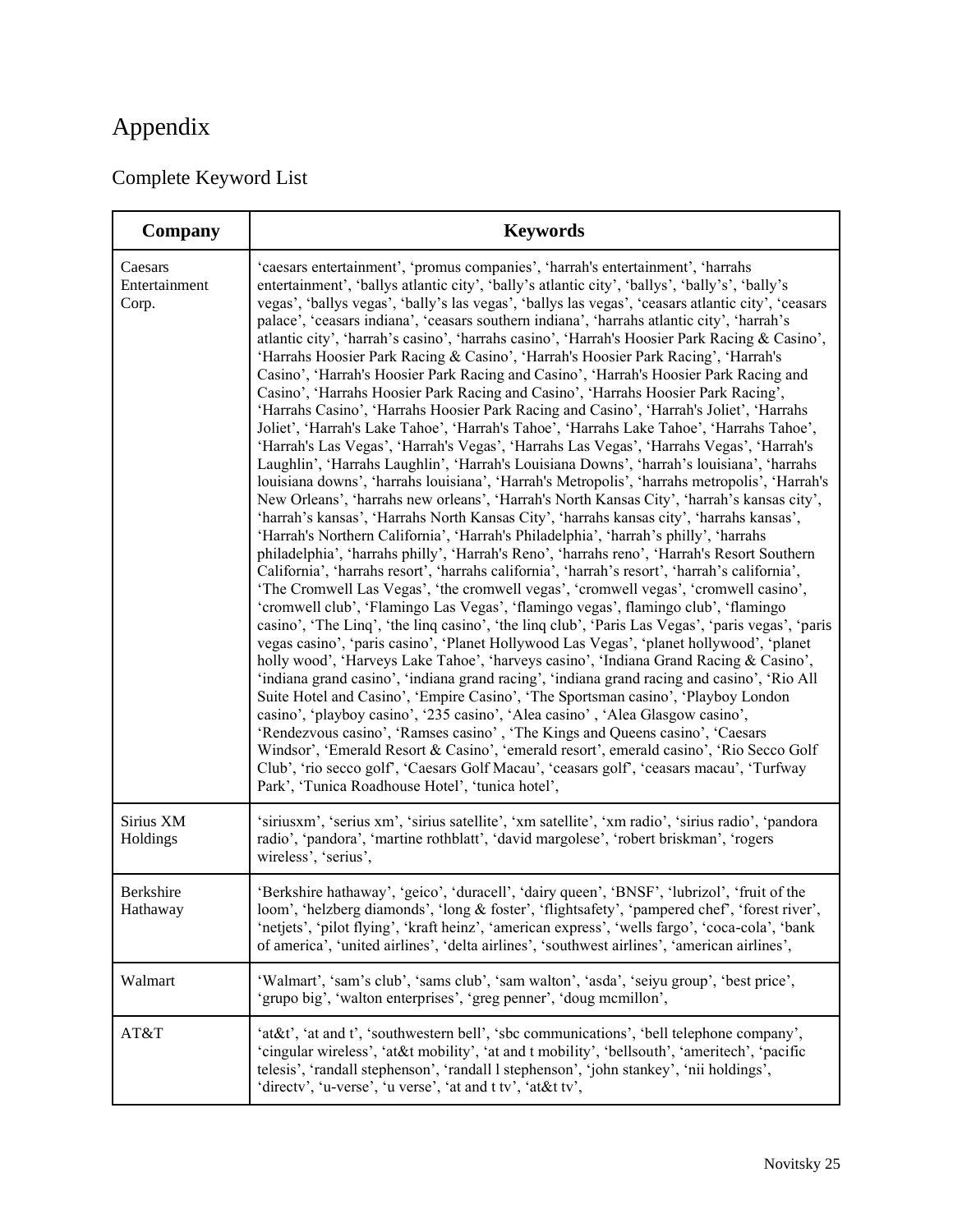| Apple Inc.                    | 'Apple inc', 'steve jobs', 'steve wozniak', 'ronald wayne', 'Apple 1', 'iphone', 'ipad', 'mac<br>computer', 'ipod', 'apple watch', 'apple tv', 'airpods', 'homepod', 'macos', 'ios', 'ipados',<br>'watchos', 'tvos', 'itunes', 'safari', 'shazam', 'ilife', 'iwork', 'final cut pro', 'logic pro',<br>'xcode', 'app store', 'apple music', 'imessage', 'icloud', 'apple store', 'genius bar',<br>'applecare', 'apple pay', 'apple card', 'macintosh', 'arthur levinson','tim cook', 'jeff<br>williams', 'siri', 'mac app store', 'beats headphones', 'beats electronics', 'anobit', 'beddit',<br>'claris', 'akonia holographics',                                                                                                                                                                                                                                                                                                                                                                                                                                                                                                                                                                                                                                                                                                                                                                                                                                                                                                                                                 |
|-------------------------------|-----------------------------------------------------------------------------------------------------------------------------------------------------------------------------------------------------------------------------------------------------------------------------------------------------------------------------------------------------------------------------------------------------------------------------------------------------------------------------------------------------------------------------------------------------------------------------------------------------------------------------------------------------------------------------------------------------------------------------------------------------------------------------------------------------------------------------------------------------------------------------------------------------------------------------------------------------------------------------------------------------------------------------------------------------------------------------------------------------------------------------------------------------------------------------------------------------------------------------------------------------------------------------------------------------------------------------------------------------------------------------------------------------------------------------------------------------------------------------------------------------------------------------------------------------------------------------------|
| Procter & Gamble              | 'Procter & Gamble', 'procter and gamble', 'p&g', 'william procter', 'james gamble',<br>'Always pad', 'always maxis', 'always liners', 'always discreet', 'always envive', 'always<br>knickers', 'always liners', 'Ariel laundry', 'Bounty paper', 'bounty napkins', 'Charmin',<br>'Crest toothpaste', 'Dawn dishwashing', 'Downy fabric', 'downy dryer', 'Fairy washing<br>up', 'fairy dish', 'fairy snow', 'fairy soap', 'fairy activeburst', 'fairy pods', 'Febreze', 'Gain<br>laundry detergent', 'gain liquid fabric softener', 'gain dryer sheets', 'gain dish washing<br>liquid', 'gain dish soap', 'gain softener', 'gain pods', 'gain flings', 'gain detergent',<br>'Gillette', 'Head & Shoulders shampoo', 'head and shoulder shampoo', 'Olay skin', 'olay<br>makeup', 'olay moisturizer', 'olay eyes', 'olay toner', 'olay treatment', 'olay mask', 'olay<br>sunscreen', 'Oral-B', 'oral b', 'Pampers & Pampers Kandoo', 'pampers diaper', 'pampers<br>and pampers', 'pampers pants', 'pampers wipes', 'pampers monitor', 'Luvs diaper', 'luvs<br>towelettes', 'Pantene', 'SK-II', 'sk ii', 'Tide detergent', 'tide pods', 'tide laundry', 'Vicks<br>cough', 'vicks cold',                                                                                                                                                                                                                                                                                                                                                                                              |
| <b>Walt Disney</b><br>Company | 'Disney', 'disney company', 'walt disney', 'roy disney', 'disney brothers cartoon', 'walt<br>disney productions', 'pixar', 'marvel studios', 'lucasfilm', '20th century studios',<br>'searchlight pictures', 'blue sky studios', 'the disney parks', 'ABC network', 'disney<br>channel', 'ESPN', 'FX', 'national geographic', 'mickey mouse', 'minnie mouse', 'bob<br>iger', 'bob chapek', 'national geographic', 'ratatouille', 'beauty and the beast', '101<br>dalmatians', 'coco', 'zootopia', 'lady and the tramp', 'snow white', 'lion king', 'hunchback<br>of notre dame', 'mulan', 'frozen', 'moana', 'christopher robin', 'inside out', 'togo',<br>'pocahontas', 'aladdin', 'aristocats', 'little mermaid', 'peter pan', 'nightmare before<br>christmas', 'pinocchio', 'bambi', 'princess and the frog', lilo and stitch', 'lilo & stitch', 'the<br>incredibles', 'incredibles 2', 'toy story', 'fantasia', 'nemo', 'wall-e', 'wall e', 'honey i<br>shrunk the kids', 'honey, i shrunk the kids', 'mary poppins', 'wreck it ralph', 'wreck-it<br>ralph', 'parent trap', 'dumbo', 'jungle book', 'cinderella', 'ariel', 'donald duck', 'belle',<br>'elsa', 'goofy', 'simba', 'daisy duck', 'rapunzel', princess aurora', 'merida', 'captain hook',<br>'flynn rider', 'prince eric', 'nala', 'cinderella', 'tinker bell', 'prince charming', 'sheriff<br>woody', 'woody', 'maleficent', 'jiminy cricket', 'olaf', 'mushu', 'quasimodo', 'pluto',<br>'baloo', 'yzma', 'drizella', 'claude frollo', 'eeyore', 'scrooge mcduck', 'buzz lightyear',<br>'lilo pelekai', 'mufasa' |
| Verizon<br>Communications     | 'Verizon communications', 'verizon', 'bell atlantic', 'AOL', 'Yahoo', 'verizon media',<br>'verizon wireless', 'hans vestberg', 'verizon center', 'verizon arena', 'verizon hall'                                                                                                                                                                                                                                                                                                                                                                                                                                                                                                                                                                                                                                                                                                                                                                                                                                                                                                                                                                                                                                                                                                                                                                                                                                                                                                                                                                                                  |
| Amazon                        | 'Amazon inc', 'jeff bezos', 'bezos', 'whole foods', 'amazon prime', 'amazon music',<br>'audible', 'amazon publishing', 'amazon studios', 'amazon web services', 'kindle', 'fire<br>tablet', 'fire TV', 'echo device', 'amazon.com', 'amazon alexa', 'amazon appstore',<br>'amazon app store', 'amazon prime video', 'fire os', 'amazon echo', 'amazon tv', 'amazon<br>kindle', 'twitch', 'a9', 'amazon maritime', 'annapurna labs', 'joyo services', 'brilliance<br>audio', 'comixology', 'createspace', 'eero', 'goodreads', 'health navigator', 'junglee',<br>'kuiper systems', 'lab126', 'shelfari', 'souq'                                                                                                                                                                                                                                                                                                                                                                                                                                                                                                                                                                                                                                                                                                                                                                                                                                                                                                                                                                    |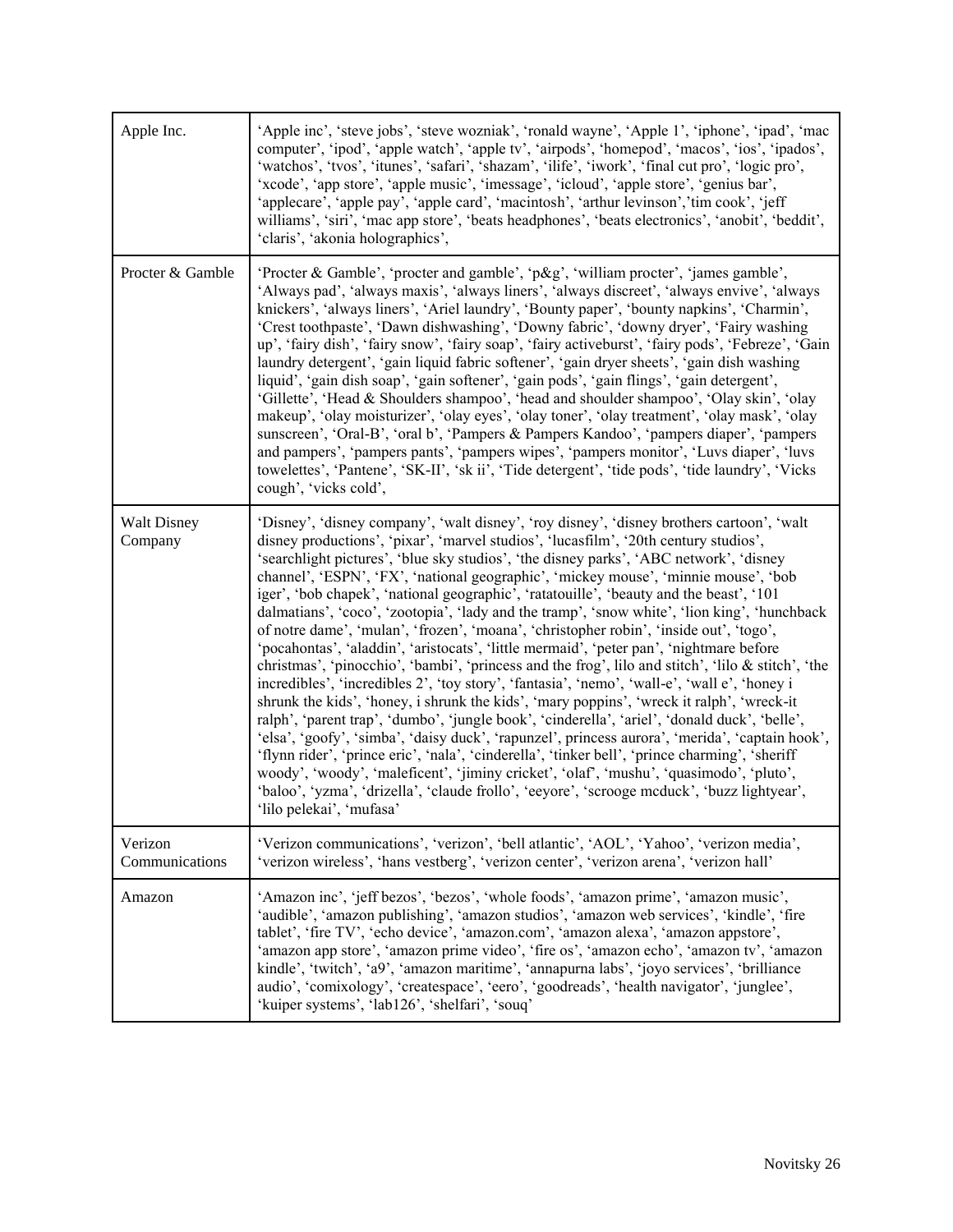## <span id="page-27-0"></span>Bibliography

#### <span id="page-27-1"></span>Literature Review Cited Sources

- Aleksovski, Darko, Guido Caldarelli, Miha Grčar, Igor Mozetič, and Gabriele Ranco. "The Effects of Twitter Sentiment on Stock Price Returns." *PLos ONE* 10(9): e0138441, Sept. 2015, https://doi.org/10.1371/journal.pone.0138441.
- Boehme, Rodney D., Bartley R. Danielsen, and Sorin M. Sorescu. "Short-Sale Constraints, Differences of Opinion, and Overvaluation." *Journal of Financial and Quantitative Analysis,* vol. 41, no. 2, June 2016, p. 455-487, DOI: 10.1017/S0022109000002143.
- Bollen, Johan, Scott Counts, and Huina Mao. "Predicting Financial Markets: Comparing Survey, News, Twitter and Search Engine Data." *Cornell University, arXiv.org,* Dec. 2011, https://arxiv.org/abs/1112.1051.
- Fox, Craig R., Russell A. Poldrack, Sabrina M. Tom, and Christopher Trepel. "The Neural Basis of Loss Aversion in Decision-Making Under Risk." *Science,* vol. 315, issue 5811, Jan 2007, pg. 515-518, DOI: 10.1126/science.1134239.
- Hu, Tianyou and Arvind Tripathi. "The Effect of Social and News Media Sentiments on Financial Markets." *International Conference on Information Systems, Dublin, Ireland,*  Nov. 2016,

https://pdfs.semanticscholar.org/1042/5181d02689ef781975495993106f8523dc72.pdf.

- Langdon, Stephen. "A Sentiment Analysis of Twitter Data in Relation to Major Stock Indices." *Senior Thesis in Economics at Claremont McKenna College,* 2014, Paper 984, http://scholarship.claremont.edu/cmc\_theses/984.
- Nguyen, Canh Phuc, Thai Vu Hong Nguyen, and Christophe Schinckus. "Google Search and Stock Returns in Emerging Markets." *Borsa Isanbul Review,* vol. 19, issue 4, Dec. 2019, pg. 288-296, https://doi.org/10.1016/j.bir.2019.07.001.
- O'Grady, Sean. "How Google Can Tell the Bank of England What to Do Next." *Belfast Telegraph Digital*, *BelfastTelegraph.co.uk*, June 2011, www.belfasttelegraph.co.uk/business/technology/article16011174.ece.

#### <span id="page-27-2"></span>Cited Python Libraries

"Describing Statistical Models in Python." *Patsy*, patsy.readthedocs.io/en/latest/. Patsy is a commonly used library for data manipulation, particularly relating to matrices.

"Pandas - Python Data Analysis Library." *Pandas*, pandas.pydata.org/.

Pandas is also a commonly used library. In this case, it was used to import csv files and modify their contents into a usable python structure.

Schumacher, Aaron. "TextBlob Sentiment: Calculating Polarity and Subjectivity."

*Planspace.org*, 7 June 2015, planspace.org/20150607-textblob\_sentiment/. "Simplified Text Processing." *TextBlob*, textblob.readthedocs.io/en/dev/.